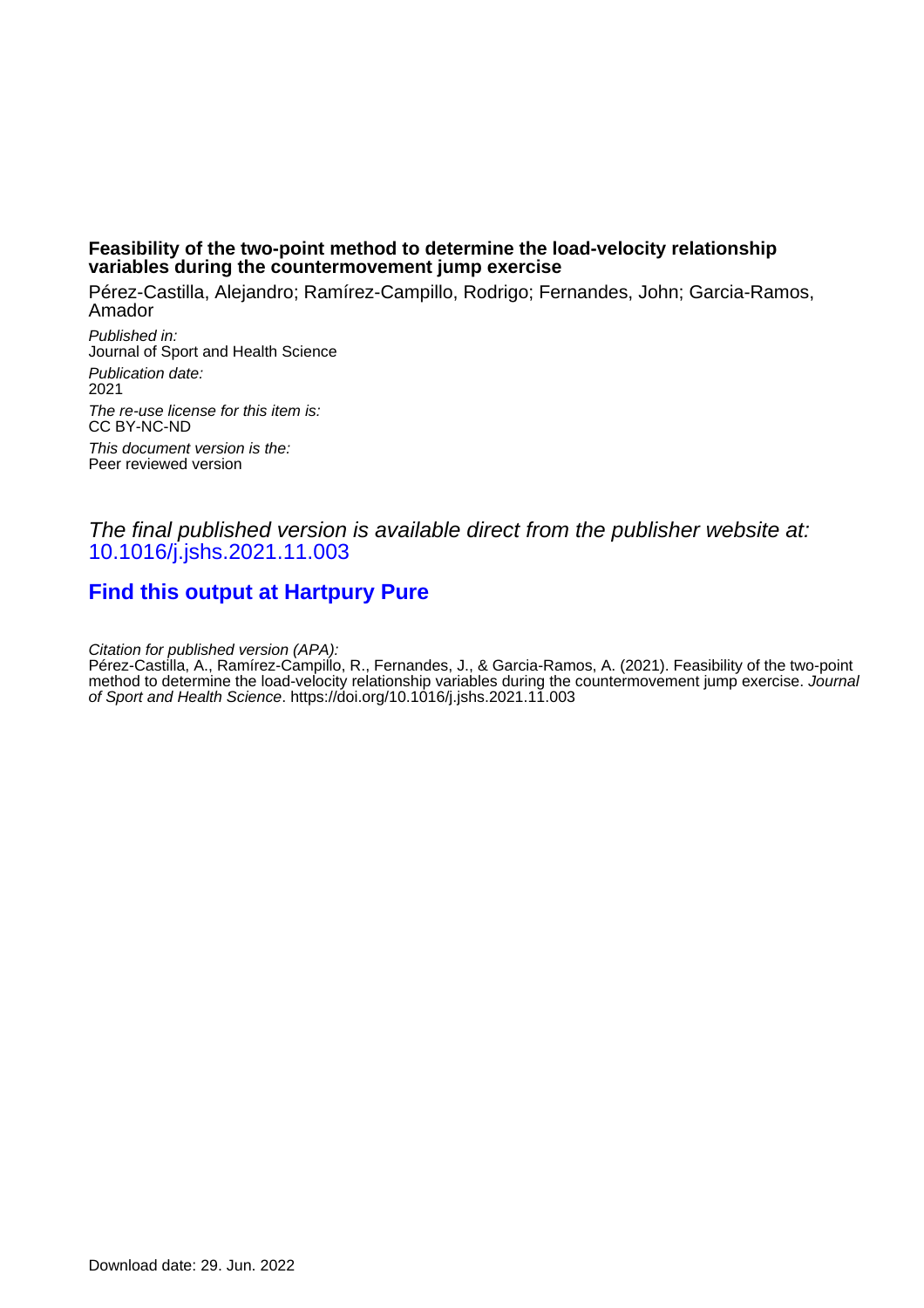# **Feasibility of the two-point method to determine the load-velocity relationship variables during the countermovement jump exercise**

#### **Abstract**

*Purpose:* This study aimed to examine the reliability and validity of load-velocity relationship variables obtained through the two-point method using different load combinations and velocity variables.

*Methods:* Twenty men performed two identical sessions consisting of two countermovement jumps against four external loads (20-40-60-80 kg) and a heavy squat against a load linked to a mean velocity of 0.55 m·s<sup>-1</sup> (load<sub>0.55</sub>). The load-velocity relationship variables (load-axis intercept  $[L_0]$ , velocity-axis intercept  $[v_0]$ , and area under the load-velocity relationship line [*A*<sub>line</sub>]) were obtained using three velocity variables (mean velocity [MV], mean propulsive velocity [MPV], and peak velocity [PV]) by the multiple-point method including (20-40-60- 80-load<sub>0.55</sub>) and excluding (20-40-60-80) the heavy squat, as well as from their respective twopoint methods  $(20$ -load<sub>0.55</sub>, and  $20$ -80).

xis intercept [ $v_0$ ], and area under the load<br>ing three velocity variables (mean velocit<br>k velocity [ $PV$ ]) by the multiple-point me<br>g (20-40-60-80) the heavy squat, as well as<br>is, and 20-80).<br>We relationship variables we *Results:* The load-velocity relationship variables were obtained with an acceptable reliability (CV≤7.30%; ICC≥0.63). The reliability of  $L_0$  and  $v_0$  was comparable for both methods  $(CV_{ratio} = 1.11-1.12)$ , but the multiple-point method provided  $A_{line}$  with a greater reliability  $(CV<sub>ratio</sub>=1.26)$ . The use of a heavy squat provided the load-velocity relationship variables with a comparable or higher reliability than the use of a heavy countermovement jump load  $(CV<sub>ratio</sub>=1.06-1.19)$ . The PV provided the load-velocity relationship variables with the greatest reliability ( $CV_{ratio}$ =1.15-1.86) followed by MV ( $CV_{ratio}$ =1.07-1.18), and finally MPV. The twopoint methods only revealed an acceptable validity for MV and MPV ( $ES \leq 0.19$ ; *r* $\geq 0.96$ ;  $CCC \geq 0.94$ ).

*Conclusions:* The two-point method obtained from a heavy squat load and MV or MPV is a quick, safe, and reliable procedure to evaluate the lower-body maximal neuromuscular capacities through the load-velocity relationship.

**Keywords:** force-velocity relationship; mean velocity; multiple-point method; peak velocity: velocity-based training.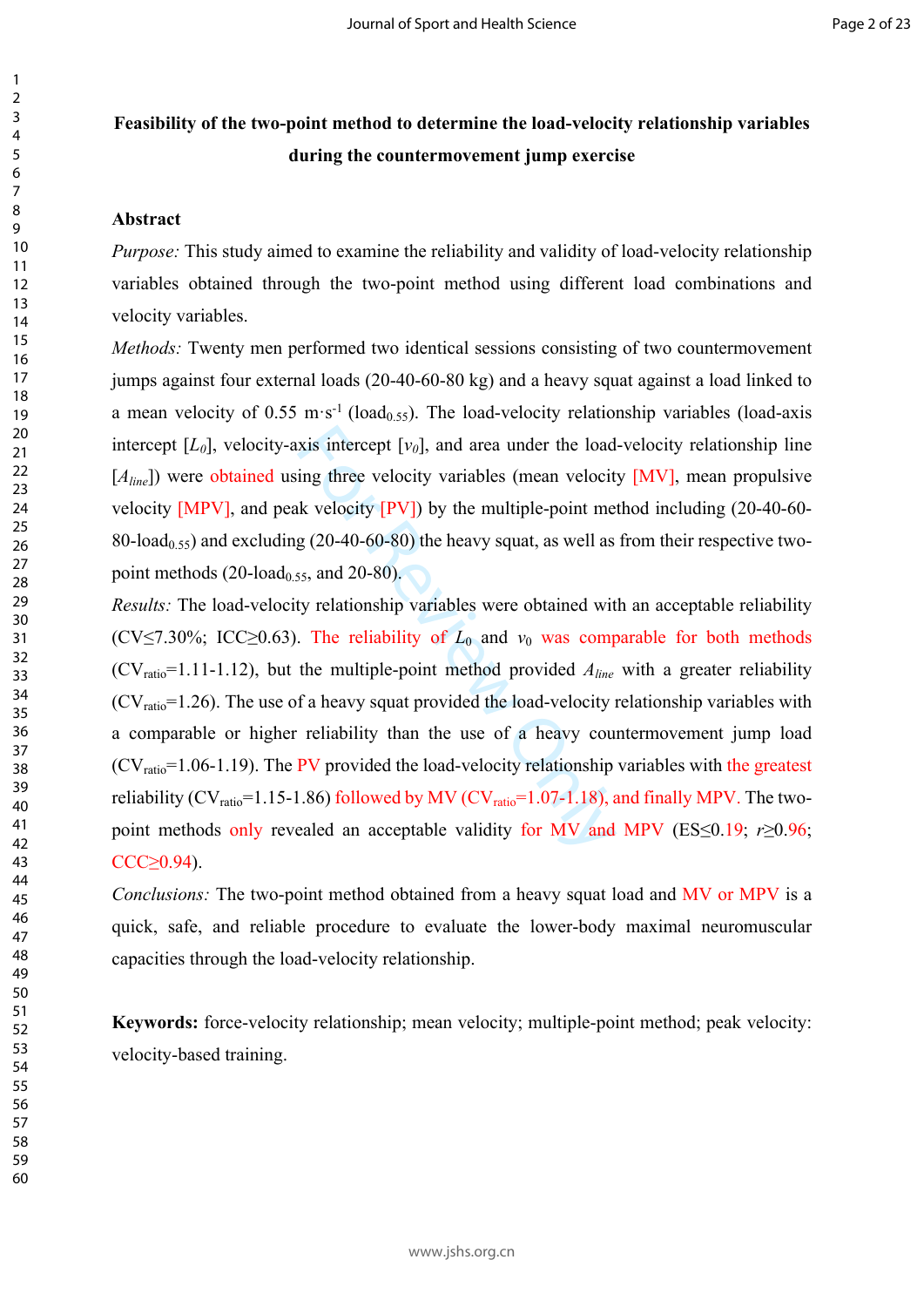$\mathbf{1}$ 

60

#### **1. Introduction**

 $[ A_{line} = L_0 \cdot v_0/2 ]$ ), which may be accurate<br>
Sorce, velocity, and power, respectively.<sup>9</sup> In<br>
ip parameters (see Jaric<sup>10</sup> for further details<br>
may be simpler and more reproducible becaused for the modeling, and ii) the e Velocity-based training (VBT) has been popularized among strength and conditioning professionals due to the increasing affordability of velocity monitoring devices<sup>1</sup> and its relevant and abundant practical applications. 2 For example, individualized load-velocity (L-V) relationships are used to regulate the training intensity,  $3,4$  quantify training-induced fatigue,  $5,6$ and assess changes in neuromuscular performance after training interventions.7,8 Note also that individualized L-V relationship has been recommended over the generalized L-V relationship equations because the velocity associated with each relative load is subject-specific. 2 Furthermore, a novel application of the L-V relationship consists of determining the L-V relationship variables (load-axis intercept  $[L_0]$ , velocity-axis intercept  $[v_0]$ , and the area under the L-V relationship line  $[A_{line} = L_0 \cdot v_0/2]$ , which may be accurate indicators of the maximal capacities of producing force, velocity, and power, respectively. 9 In comparison to the forcevelocity  $(F-V)$  relationship parameters (see Jaric<sup>10</sup> for further details), the assessment of the L-V relationship variables may be simpler and more reproducible because i) the force output does not need to be computed for the modeling, and ii) the extrapolation needed from the experimental points to  $v_0$  is reduced because only the external load lifted is considered for the analysis. However, little information is available in the literature concerning the reliability and concurrent validity of the L-V relationship variables. 9

The countermovement jump (CMJ) is commonly used to evaluate neuromuscular function of lower-body muscles.<sup>11–13</sup> The CMJ testing procedures have typically consisted of the assessment of mechanical variables (force, velocity, and power) against individual loads.<sup>14,15</sup> More recently, the F-V relationship has been modelled through simple linear regressions by collecting force and velocity outputs against multiple loads (i.e., *multiple-point method*).<sup>11,12,16,17</sup> However, since the F-V relationship in multi-joint tasks is highly linear,<sup>10</sup> it is generally accepted that the same F-V relationship parameters could be obtained more efficiently (i.e., less time and fatigue) from the modeling of the force and velocity outputs against only two distant loads (i.e., *two-point method*).18–20 Specifically, in the CMJ exercise, to maximize the accuracy of the F-V relationship parameters the two-point method should be based on the minimum possible loading condition and a CMJ against a load that allows reaching a jump height of about 10 cm.<sup>19</sup> Previous studies have sought to identify the optimal combination of experimental points (i.e., loads) to determine the F-V relationship in exercises such as vertical jumping,<sup>19</sup> bench press throw,<sup>21</sup> or cycling.<sup>22</sup> However, no study has examined whether the two-point method could also provide L-V relationship variables with an acceptable reproducibility and concurrent validity. For example, it could be of interest to examine the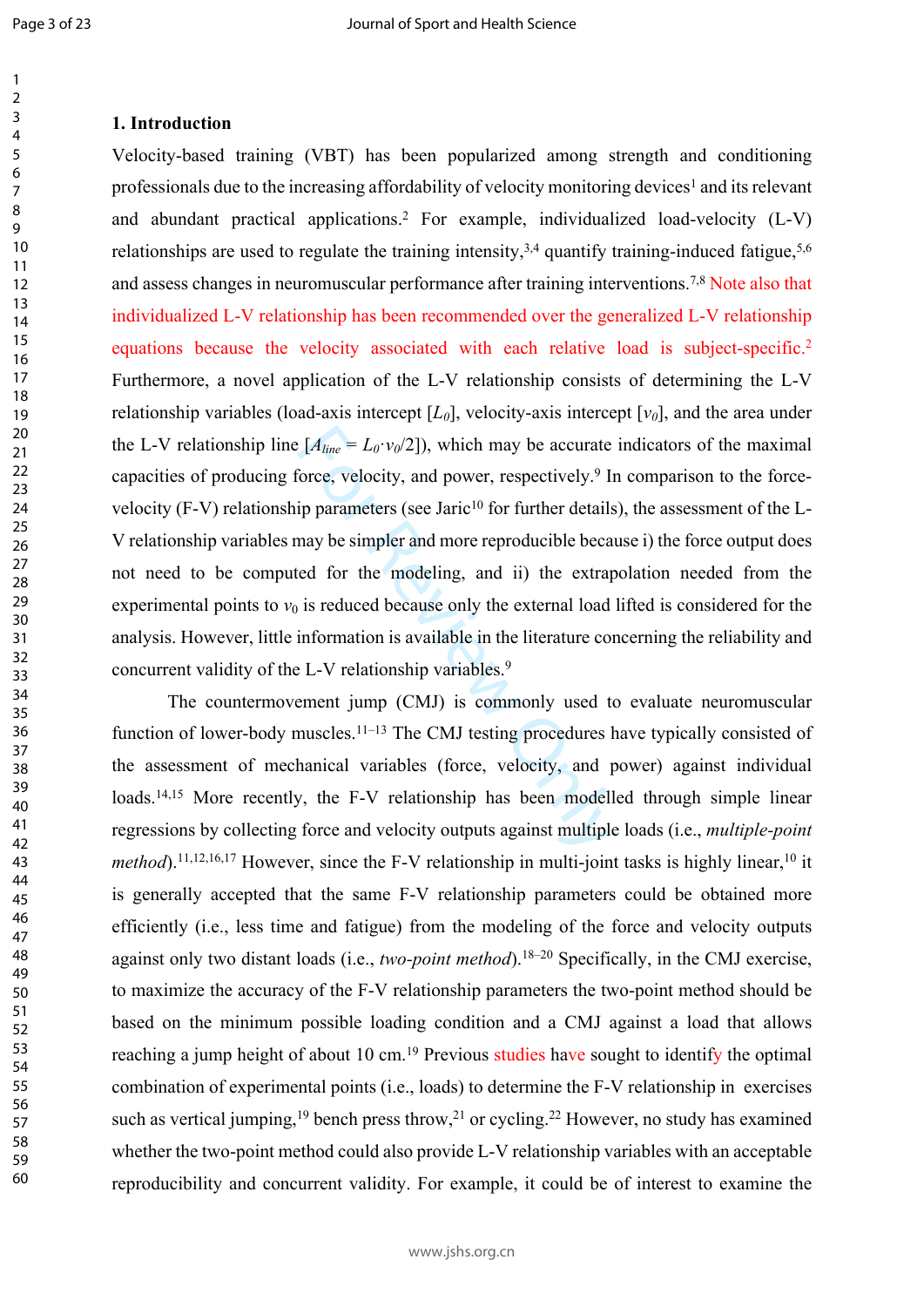feasibility of two-point methods differing in the magnitude of the heavy load (heavy squat *vs.* heavy CMJ) to determine the variables derived from the L-V relationship.

use of the F-V and L-V profiles to make tusing both MV and PV were generally<br>ns were made despite that both velocity var<br>a load and the outcomes of the F-V and L<br>essions. Indeed, all the aforementioned<br>nese profiles. It s The determination of the F-V and L-V relationships require the assessment of lifting velocity under two or more loading conditions.<sup>23</sup> Therefore, another important factor that could affect the reliability of the outcomes of the F-V and L-V relationships is the velocity variable used.11,12 For example, previous studies have shown that the F-V relationship parameters can be obtained with an acceptable reliability during the CMJ and squat jump (SJ) exercises using both the mean velocity (MV) and peak velocity (PV).<sup>11,12</sup> Although in the study of Cuk et al.<sup>11</sup> the MV showed to be more reliable than PV, the study of García-Ramos et al.<sup>12</sup> reported contrasting results (i.e. PV was more reliable than MV). Moreover, a recent study by Kotani et al.<sup>24</sup> has discouraged the use of the F-V and L-V profiles to make training decisions because their outcomes obtained using both MV and PV were generally unreliable during the SJ exercise. These suggestions were made despite that both velocity variables being obtained with a high reliability at each load and the outcomes of the F-V and L-V profiles did not differ significantly between sessions. Indeed, all the aforementioned studies have used force platforms to determine these profiles. It should be noted that outputs could be obtained with a lower reliability by force platforms compared to linear position/velocity transducers due to the greater manipulation of the raw data needed to obtain the variable of interest.<sup>25</sup> Therefore, further research is required to determine the between-session reliability of L-V relationship variables when velocity outputs are recorded with other devices such as linear position/velocity transducers that are the technology most used when implementing VBT.<sup>1</sup> Since previous studies have shown during the loaded CMJ and SJ exercises a greater reliability for PV compared to MV and mean propulsive velocity (MPV) when recorded by linear position/velocity transducers across a range of loads,  $26,27$  it is also plausible that PV provides the variables derived from the L-V relationship with a higher reliability during jumping tasks. However, the lack of agreement in the literature highlights the need for further research on this topic.

To address the existing gaps in the literature, we assessed, on two separate occasions, the variables derived from the L-V relationship during the CMJ exercise using different load combinations and velocity variables. The main aim was to examine the between-session reliability and concurrent validity of the L-V relationship variables  $(L_0, v_0, \text{ and } A_{line})$  obtained by different two-point methods compared to their respective multiple-point methods. The secondary aims were to determine the effect of the magnitude of the heaviest load (heavy squat *vs.* heavy CMJ) and velocity variable (MV *vs.* MPV *vs.* PV) used for modeling the L-V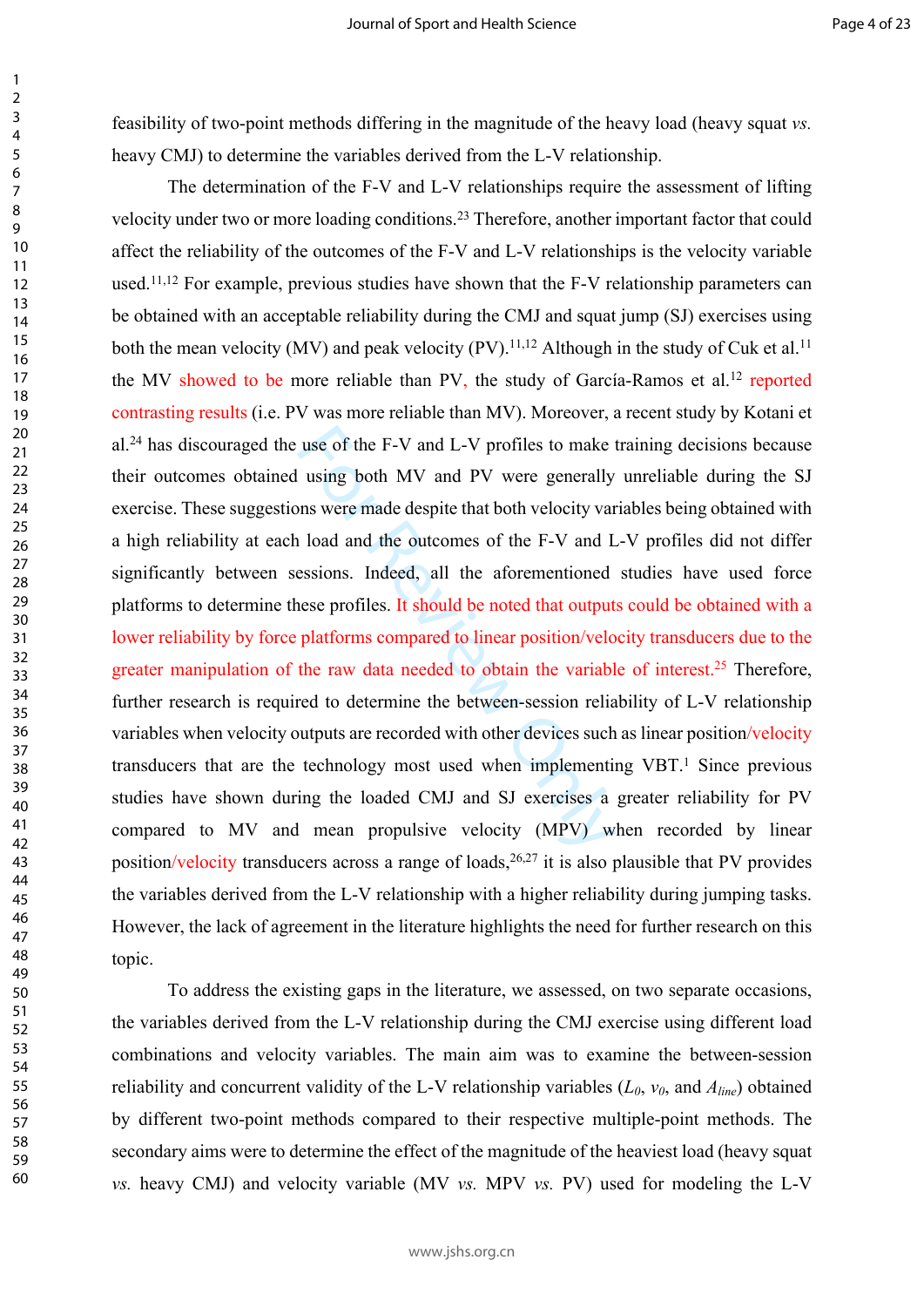Page 5 of 23

 $\mathbf{1}$ 

relationships on the reliability of the L-V relationship variables. We hypothesized that the twopoint methods would provide the L-V relationship variables with high and comparable reliability to that of the multiple-point methods, while their outcomes would be highly valid.18,19 We also hypothesized a greater reliability i) when using the heavy squat load compared to the heavier CMJ load due to a greater distance between the experimental points and increased proximity of the heavier experimental point to  $L_0$ ,<sup>19,21</sup> and ii) for PV compared to MV and MPV because PV can be obtained with a greater reliability during loaded vertical jumps.<sup>26,27</sup>

#### **2. Methods**

#### *2.1. Subjects*

d men (age =  $22.2 \pm 1.8$  years [range:  $20-3.7 \pm 8.2$  kg; data presented as mean  $\pm$ <br>e in this study. Prior to data collection all<br>ram (eight sessions) in which they perfor<br>city. No physical limitations, health prob<br>rom Twenty resistance-trained men (age =  $22.2 \pm 1.8$  years [range: 20-26 years], stature =  $1.75 \pm 1.8$ 0.06 m, body mass = 73.7  $\pm$  8.2 kg; data presented as mean  $\pm$  standard deviation [SD]) volunteered to participate in this study. Prior to data collection all subjects participated in a four-week training program (eight sessions) in which they performed the CMJ exercise at maximal intended velocity. No physical limitations, health problems or musculoskeletal injuries that could compromise testing were reported. Subjects were required to avoid any strenuous exercise over the course of the study, and they were informed of the procedures and signed a written informed consent form before initiating the study. The study protocol adhered to the tenets of the Declaration of Helsinki and was approved by the institutional review board.

#### *2.2. Study design*

A repeated-measures design was used to examine the between-session reliability and concurrent validity of the L-V relationship variables obtained by different two-point methods with respect to their multiple-point methods during the CMJ exercise. Subjects were tested on two sessions separated by seven days. Each session consisted of two CMJs against four external loads (20, 40, 60, and 80 kg) and a squat against an estimated load equivalent to a MV of 0.55  $m·s<sup>-1</sup>$  (load<sub>0.55</sub>).<sup>28</sup> Data of both sessions were used for reliability analyses, but only the data of the second session was used for validity analyses. Testing sessions were conducted at the University's research laboratory, at the same time of the day for each subject  $(\pm 1 \text{ hour})$ , and under similar environmental conditions ( $\approx 22^{\circ}$  C and  $\approx 60\%$  humidity).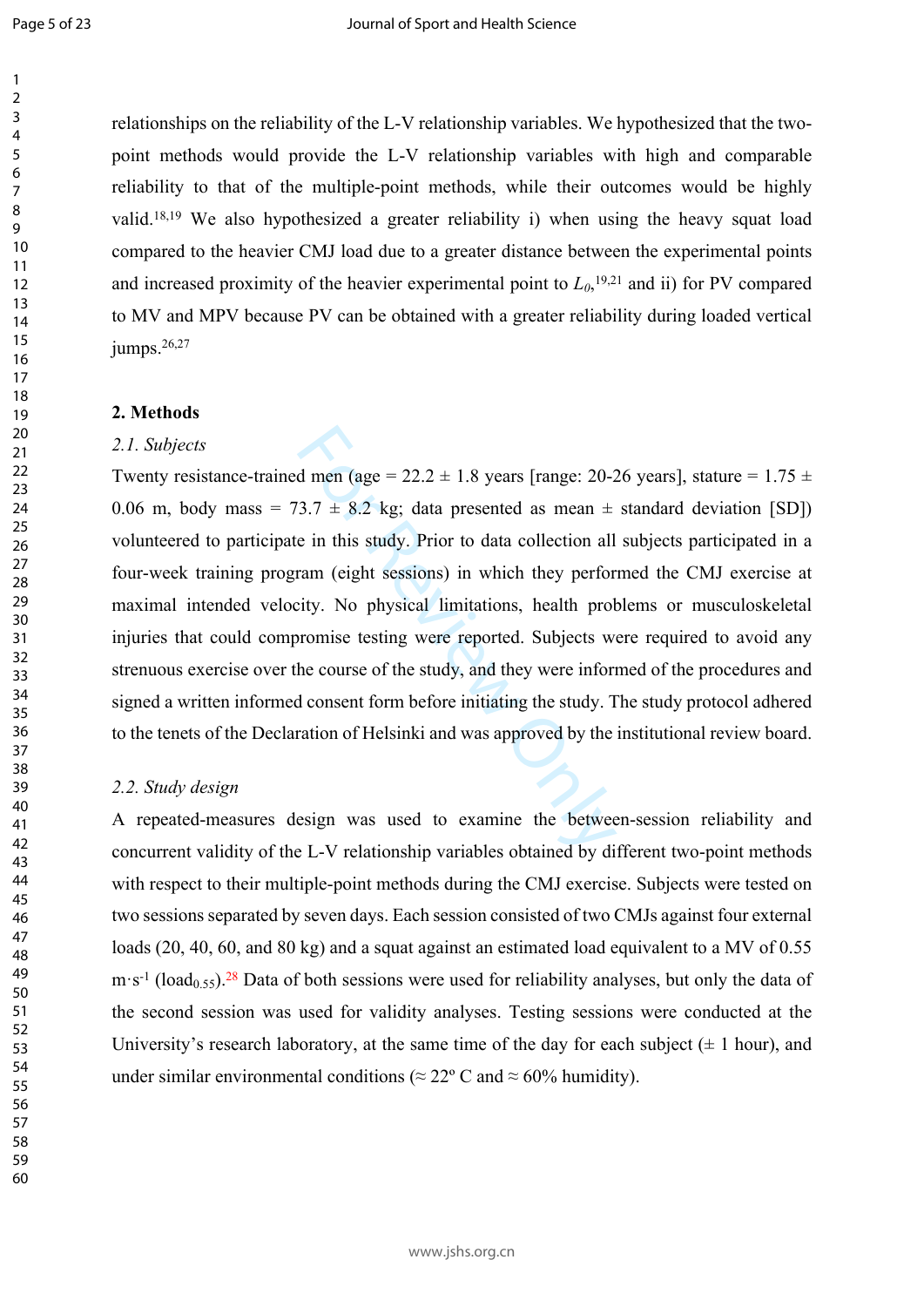#### *2.3. Procedures*

Each testing session began with a standardized warm-up consisting of five minutes of jogging at a self-selected moderate pace, dynamic stretching, joint mobilization exercises, and one set of five repetitions of the CMJ exercise performed with increasing effort against an external load of 20 kg (mass of the unloaded Smith machine barbell). After warming-up, subjects performed two CMJs against four external loads (20, 40, 60, and 80 kg) and a squat against the  $\text{load}_{0.55}$  (124.1  $\pm$  17.5 kg [range: 90-160 kg]). The MV collected under the four external loads was used for modeling the individualized L-V relationships by a linear regression model, and the  $load<sub>0.55</sub>$  was calculated in each session from these relationships as the load associated with a MV of 0.55 m·s<sup>-1</sup> (0.54  $\pm$  0.05 m·s<sup>-1</sup> [0.40-0.59 m·s<sup>-1</sup>]). A MV of 0.55 m·s<sup>-1</sup> was set to obtain an experimental point close to *L0* but without exposing the subjects to an unnecessary risk of injury associated with maximal lifts.<sup>28</sup> The five loads were applied in an incremental order and the rest period between the repetitions performed with the same and different loads was set to one and three minutes, respectively. Subjects received velocity performance feedback immediately after completing each repetition to encourage maximal effort.<sup>29</sup>

bose to  $L_0$  but without exposing the subjects eximal lifts.<sup>28</sup> The five loads were applied in the repetitions performed with the same and, respectively. Subjects received velociteting each repetition to encourage maxim The CMJ technique involved subjects standing with the knees and hips fully extended, feet approximately shoulder-width apart, and the barbell held across the top of the shoulders and upper back. Thereafter, subjects initiated a downward movement until reaching 90º knee flexion, followed immediately by a jump for maximum height. The execution technique for the  $\text{load}_{0.55}$  was identical to the CMJ, involving upward movement at maximal intended velocity, although without lifting the toes off the ground. To ensure the 90º knee angle, subjects descended until touching an adjustable rod of a tripod with their glutei.<sup>30</sup> The 90<sup>°</sup> knee angle was individually measured with a manual goniometer and the height of the tripod was recorded and maintained for both testing sessions.

#### *2.4. Measurement equipment and data analysis*

Stature (Seca 202 Stadiometer; Seca Ltd., Hamburg, Germany) and body mass (TBF-300A; Tanita Corp of America Inc, Arlington Heights, IL) were measured at the beginning of the first session. A Smith machine (Multipower Fitness Line, Peroga, Murcia, Spain) was used in all sessions coupled with a linear velocity transducer (T-Force System; Ergotech, Murcia, Spain) that directly sampled the velocity-time data at a frequency of 1,000 Hz. Validity and reliability of the T-Force system have been reported elsewhere.<sup>31</sup> The T-Force software automatically calculated the three velocity variables: MV (i.e., average velocity from the first positive velocity until the velocity is  $0 \text{ m} \cdot \text{s}^{-1}$ ), MPV (i.e., average velocity from the first positive velocity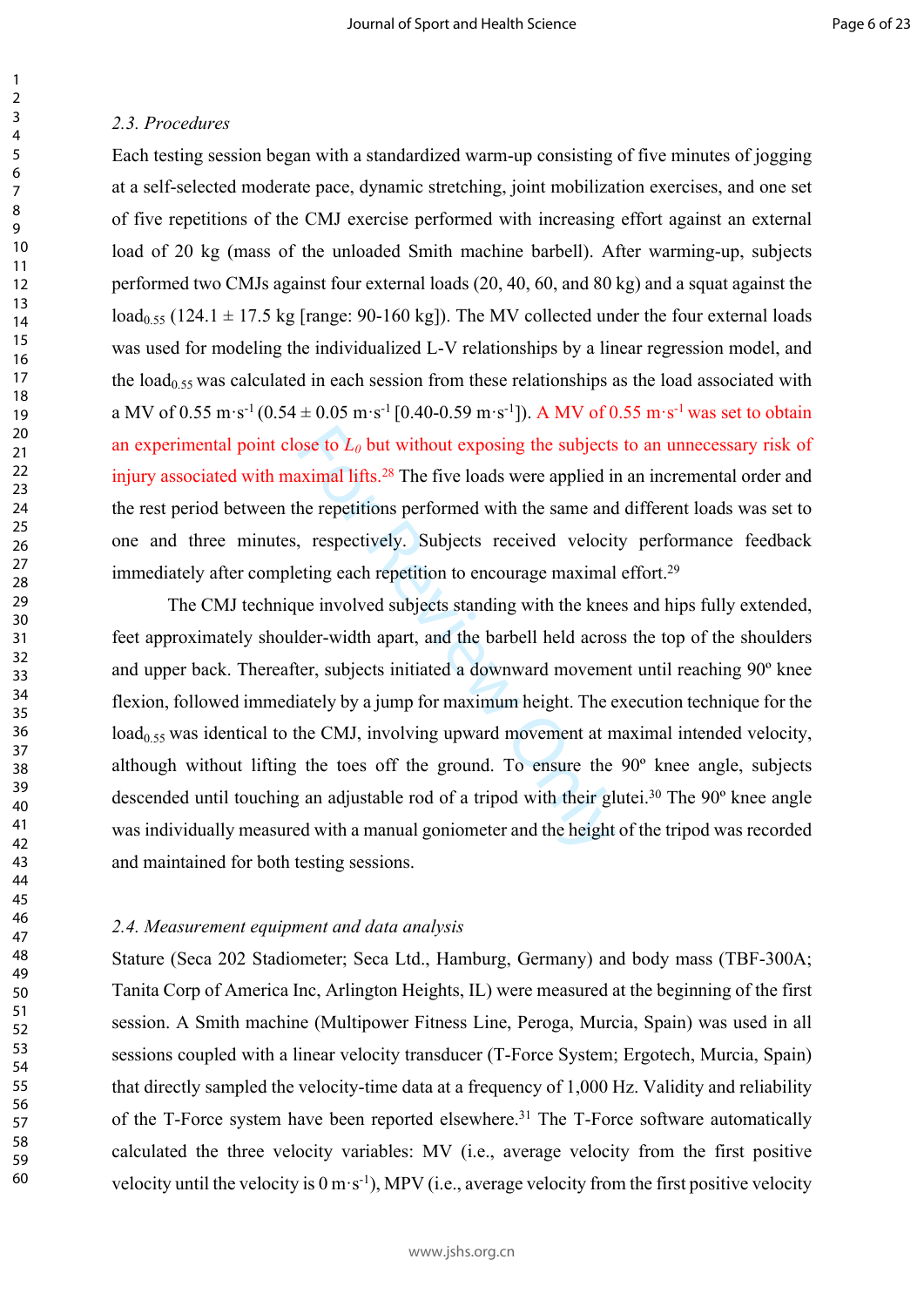$\mathbf{1}$  $\overline{2}$  $\overline{3}$  $\overline{4}$ 5 6  $\overline{7}$ 8 9

until the acceleration is lower than gravity  $[-9.81 \text{ m} \cdot \text{s}^{-2}]$ ), and PV (i.e. the maximum instantaneous velocity value reached during the upward movement).

The L-V relationships were calculated considering the three velocity variables (MV, MPV, and PV) using four load combinations: i) multiple-point with heavy squat (i.e., 20-40- 60-80-load<sub>0.55</sub>), ii) multiple-point with heavy CMJ (i.e., 20-40-60-80), iii) two-point with heavy squat (i.e., 20-load<sub>0.55</sub>), and iv) two-point with heavy CMJ (i.e., 20-80). A least-square linear regression model  $(L[V] = L_0 - sV)$  was used to determine the individualized L-V relationships, where  $L_0$  represents the load at zero velocity and s is the slope of the L-V relationship.<sup>8</sup> The  $v_0$ and  $A_{line}$  were then calculated as follows:  $v_0 = L_0/s$  and  $A_{line} = L_0 \cdot v_0/2$ .<sup>9</sup> Only the repetition with the highest velocity value at each load was used for modelling the L-V relationships. Therefore, 12 L-V relationships (two methods [multiple-point and two-point]  $\times$  two load combinations [heavy squat and heavy CMJ]  $\times$  three velocity variables [MV, MPV, and PV]) were obtained (see **Figure 1** for further details).

# **[Figure 1]**

#### *2.5. Statistical analyses*

For Management and two-point]<br>
CMJ] × three velocity variables [MV, MPV<br>
details).<br>
Figure 1]<br>
Figure 1]<br>
Figure 1]<br>
Figure 1]<br>
Figure 1<br>
Figure 1<br>
Figure 1<br>
Figure 1<br>
Figure 1<br>
Figure 1<br>
Figure 1<br>
Shapiro-Wilk test ( $P >$ Descriptive data are presented as means, SD, and range. The normal distribution of the data was confirmed using the Shapiro-Wilk test  $(P > 0.05)$ . The strength of the L-V relationships modelled by the multiple-point methods was examined through the Pearson's product-moment correlation coefficient ( *r*). Paired samples *t*-tests were used to compare the magnitude of the L-V relationship variables between both testing sessions. Between-sessions reliability was assessed by the coefficient of variation  $(CV = \text{standard error of measurement} / \text{ subjects}$  mean score  $\times$  100) and intra-class correlation coefficient (ICC; model 3.1) with their corresponding 95% confidence interval. Acceptable reliability was determined as a  $CV < 10\%$  and  $ICC >$ 0.70.<sup>19</sup> The ratio between 2 CVs was used to compare the reliability between the 2 methods (multiple- and two-point), 2 load combinations (heavy squat and heavy CMJ), and 3 velocity variables (MV, MPV, and PV). The smallest important ratio between 2 CVs was considered to be higher than 1.15.<sup>27</sup> Paired samples *t*-tests, Cohen's *d* effect size (ES), *r* coefficients, and Lin's concordance correlation coefficient (CCC) were used to assess the concurrent validity of the two-point methods compared to their respective multiple-point methods. The criteria to interpret the magnitude of the ES was: *trivial* (< 0.20), *small* (0.20–0.59), *moderate* (0.60– 1.19), *large* (1.20–2.00), or *very large* ( $> 2.00$ ).<sup>32</sup> The strength of the *r* coefficients was interpreted as: *trivial* (0.00–0.09), *small* (0.10–0.29), *moderate* (0.30–0.49), *high* (0.50–0.69),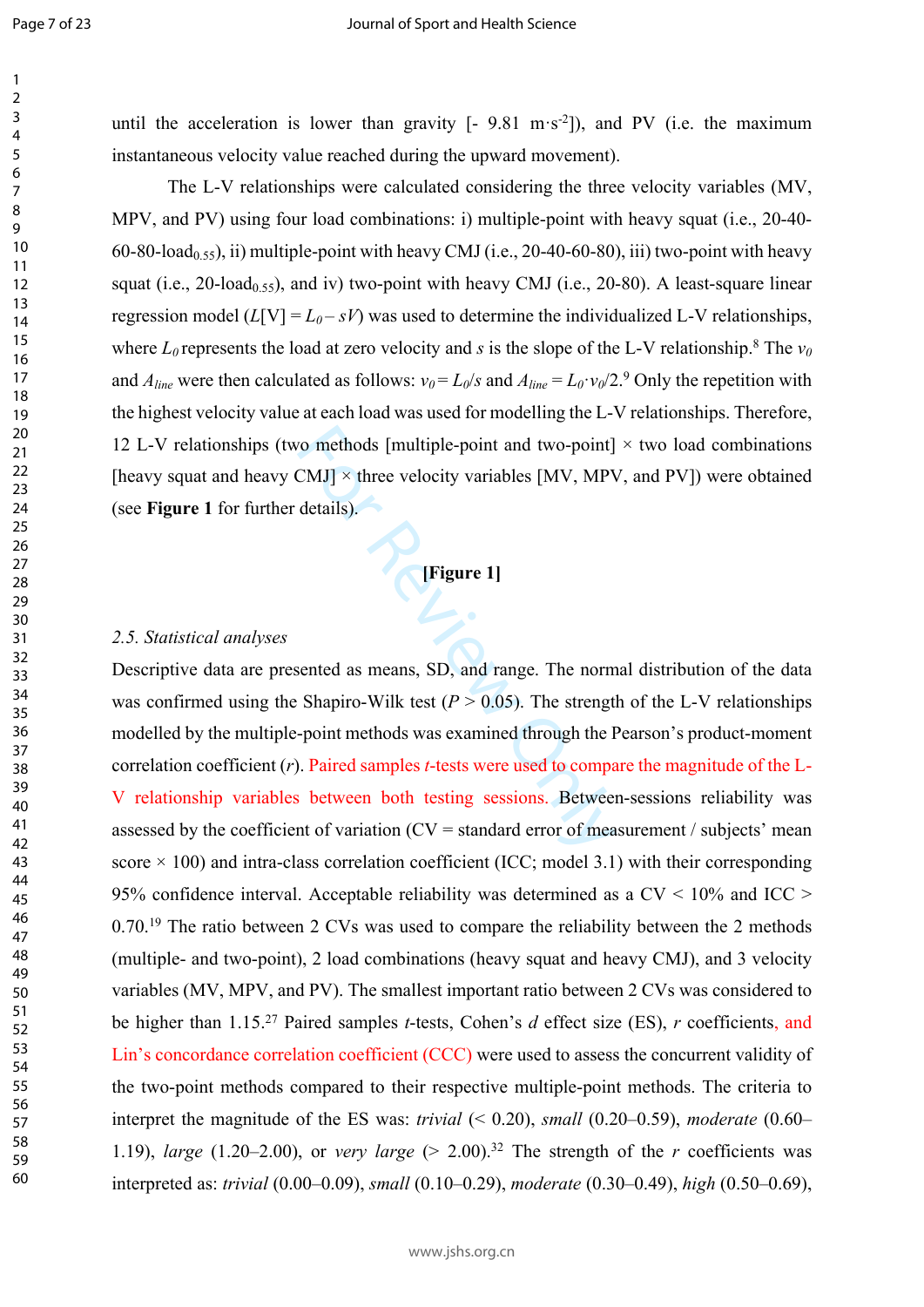*very high* (0.70–0.89), or *practically perfect* ( $> 0.90$ ).<sup>33</sup> The criteria to interpret the CCC were as follows: *very poor* (< 0.70), *poor* (0.70-0.90), *moderate* (0.90-0.95), *good* (0.95-0.99), and *very good* ( $> 0.99$ ).<sup>34</sup> The two-point methods were deemed to have an acceptable validity if the following criteria were met: from *trivial* to *small* ES (< 0.20), from *very high* to *practically perfect* correlations (*r* > 0.90), and from *moderate* to *very good* concordances (CCC > 0.90). The agreement between the multiple- and two-point methods was also quantified using the Bland-Altman 95% limits of agreement (LoA) technique (bias  $\pm$  [1.96  $\times$  SD<sub>diff</sub>]). The *r* coefficients were also used to explore the association of the same L-V relationship variables obtained using different velocity variables. All reliability assessments were performed by means of a custom Excel spreadsheet, while other statistical analyses were performed using the software package SPSS (IBM SPSS version 22.0, Chicago, IL). Alpha was set at 0.05. *Posthoc* statistical power was conducted using G\*Power version 3.1.9.6 with an ES of 0.5 and alpha of 0.05, and revealed a 0.80 statistical power.

#### **3. Results**

SS (IBM SPSS version 22.0, Chicago, IL). A<br>
conducted using G\*Power version 3.1.9.6 v<br>
80 statistical power.<br>
horted an acceptable reliability for the four<br>
C = 0.89 [0.80-0.96]; MPV: CV = 3.00%<br>
1.76% [1.41-2.02%]; ICC = All velocity variables reported an acceptable reliability for the four external loads (MV:  $CV =$ 2.48% [1.50-2.99%]; ICC = 0.89 [0.80-0.96]; MPV: CV = 3.00% [2.31-3.62%]; ICC = 0.86 [0.73-0.94]; PV:  $CV = 1.76\%$  [1.41-2.02%]; ICC = 0.95 [0.91-0.97]). The strength of the individualized L-V relationships recorded from both multiple-point methods was *practically perfect* for the three velocity variables (MV:  $r = 1.00$  [0.98-1.00]; MPV:  $r = 1.00$  [0.97-1.00]; PV:  $r = 1.00$  [0.98-1.00]).

The between-session reliability was generally acceptable for  $L_0$  (CV = 5.31% [3.84-7.30%]; ICC = 0.80 [0.66-0.91]),  $v_0$  (CV = 3.12% [1.76-4.27%]; ICC = 0.75 [0.63, 0.91]), and *Aline* (CV = 3.68% [2.79-4.86%]; ICC = 0.93 [0.86, 0.96]) (**Table 1**). The reliability comparisons revealed that i) the multiple-point method provided a comparable reliability for  $L_0$  (CV<sub>ratio</sub> = 1.12) and  $v_0$  (CV<sub>ratio</sub> = 1.11) and a greater reliability for  $A_{line}$  (CV<sub>ratio</sub> = 1.26) compared to the two-point method, ii) the heavy squat load provided a comparable reliability for  $v_0$  (CV<sub>ratio</sub> = 1.07) and  $A_{line}$  (CV<sub>ratio</sub> = 1.06) and a greater reliability for  $L_0$  (CV<sub>ratio</sub> = 1.19) compared to the heavy CMJ load, and iii) the PV provided all L-V relationship variables with greater reliability than the MV and MPV ( $CV<sub>ratio</sub> \ge 1.15$ ), while the MV provided comparable reliability for  $L_0$  and  $A_{line}$  (CV<sub>ratio</sub> = 1.07) and a greater reliability for  $v_0$  (CV<sub>ratio</sub> = 1.18) compared to the MPV (**Figure 2**).

#### **[Table 1]**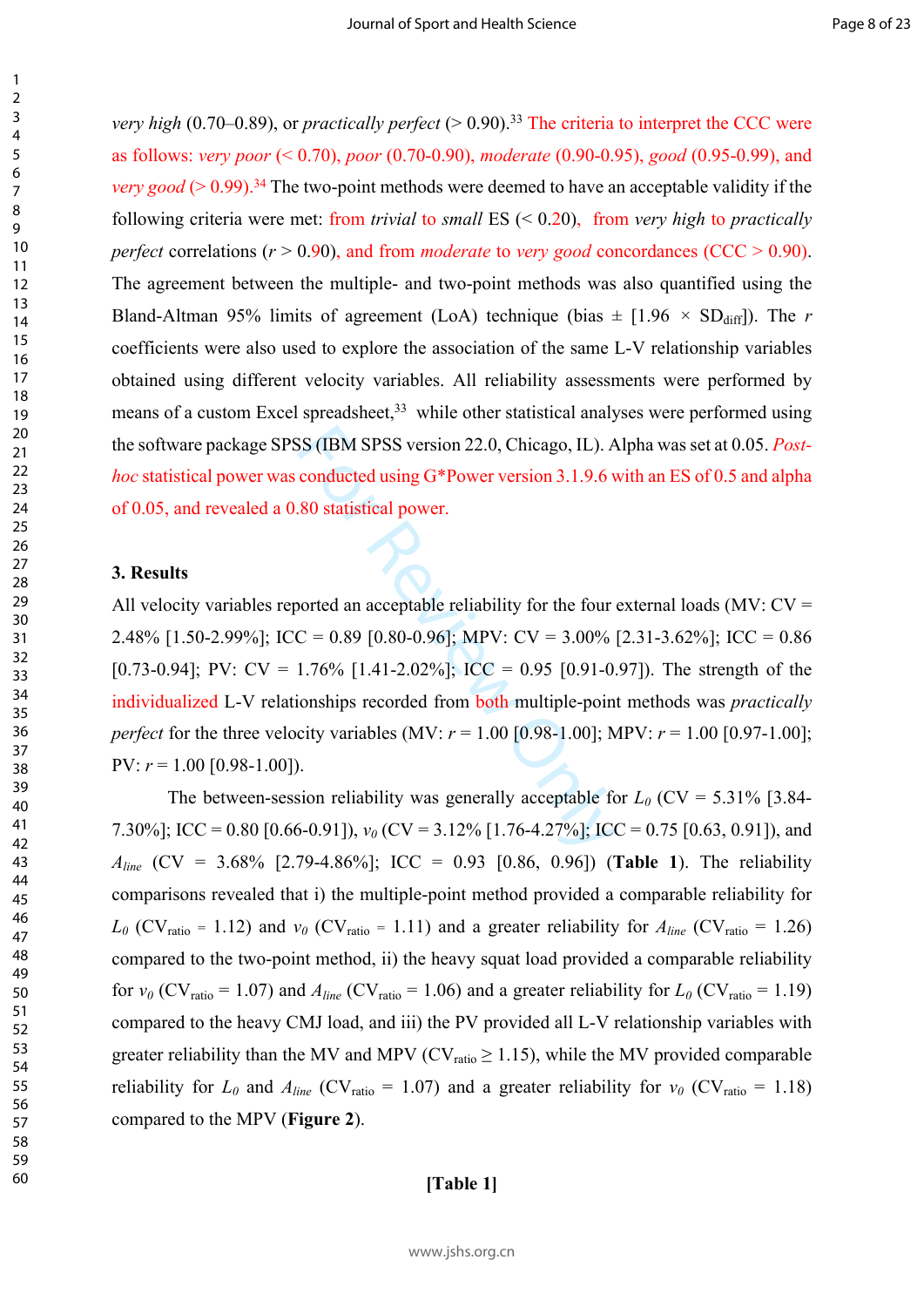### **[Figure 2]**

The two-point methods revealed an acceptable validity compared to their respective multiple-point methods for MV and MPV (ES range  $= 0.01$ -0.19;  $r$  range  $= 0.96$ -1.00; CCC range = 0.94-0.99), but not for PV (ES range = 0.03-0.60; *r* range = 0.67-0.99; CCC range = 0.55-0.98) (**Table 2**). Finally, regardless of the method and load combination, the three L-V relationship variables revealed *nearly perfect* correlations between MV and MPV ( *r* = 0.98 [0.95-1.00]), and *very high* correlations between PV and MV ( *r* = 0.81 [0.61-0.94]) and between PV and MPV  $(r = 0.79 \, [0.58 - 0.92])$ .

#### **[Table 2]**

#### **4. Discussion**

[Table 2]<br>to examine the between-session reliability<br>to examine the between-session reliability<br>EMJ exercise using different load combinati<br>is study revealed that i) the three L-V re<br>ble reliability regardless of the meth This study was designed to examine the between-session reliability and concurrent validity of L-V relationship variables obtained from the two-point method with respect to the multiplepoint method during the CMJ exercise using different load combinations and velocity variables. The main findings of this study revealed that i) the three L-V relationship variables were obtained with an acceptable reliability regardless of the method, load combination, and velocity variable, ii) both methods provided  $L_0$  and  $v_0$  with comparable reliability, but the multiple-point method provided *Aline* with a greater reliability, iii) the use of a heavy squat provided the L-V relationship variables with a comparable or higher reliability than the use of a heavy CMJ load, iv) the velocity variables could be ranked from the most to the least reliable as follows: PV >  $MV > MPV$ , and v) both two-point methods only revealed an acceptable concurrent validity compared to their respective multiple-point methods for MV and MPV. These results suggest that the two-point method obtained from a heavy squat load and MV or MPV is a quick, safe, and reliable procedure to evaluate the maximal neuromuscular capacities of lower-body muscles through the assessment of the L-V relationship variables.

It has been recently shown that the L-V relationship variables could be a simpler and more reproducible alternative than the F-V relationship parameters to estimate the upper-body maximal neuromuscular capacities.<sup>9</sup> However, further research is still needed to explore the reliability of this novel approach in other multi-joint tasks. Regardless of the method, load combination and velocity variable, the results of the present study revealed that the three variables derived from the L-V relationship  $(L_0, v_0, \text{ and } A_{line})$  were provided with an acceptable between-session reliability during the CMJ exercise. These results are in agreement with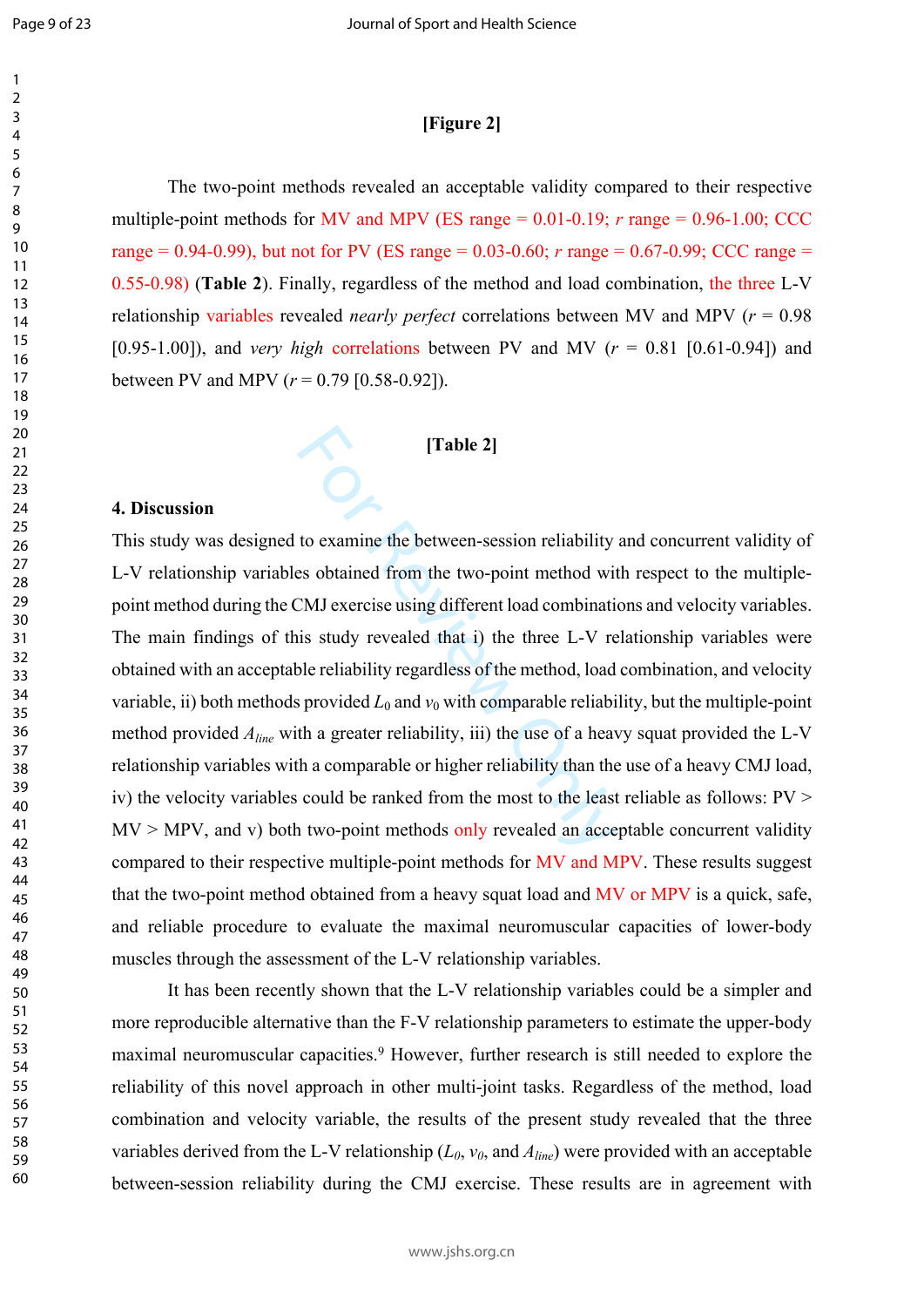previous studies showing that the three F-V relationship parameters ( $F_0$ ,  $v_0$ , and  $P_{\text{max}}$ ) can be generally obtained with acceptable reliability ( $CV<sub>range</sub> = 2.4-13.0\%$ ; ICC<sub>range</sub> = 0.69-0.98) during CMJ and SJ exercises.<sup>11,12</sup> However, our results contrast with recent work that questioned the practical usefulness of the F-V and L-V profiles because their outcomes were not reliable (CV<sub>range</sub> = 8.9-39.4%; ICC<sub>range</sub> = 0.03-0.92) during the SJ exercise.<sup>24</sup> The discrepancy between the results of the present study and the Kotani's study<sup>24</sup> is probably due to i) the lack of familiarity of the subjects with the loaded SJ testing protocol (only one familiarization session), ii) the fatigue developed throughout the testing protocol (11 loading conditions), and iii) the device used to measure the velocity output (system center-of-mass velocity calculated from the force-time signal recorded by a force platform). Therefore, our study is the first to show that not only  $L_0$  and  $v_0$ , but also the  $A_{line}$  can be obtained with acceptable reliability from the barbell's velocity recorded by a linear velocity transducer during the loaded CMJ exercise.

w that not only  $L_0$  and  $v_0$ , but also the  $\angle$ <br>
in the barbell's velocity recorded by a linear<br>
For Review and L-V<br>
we to accurately determine their outcomes<br>
Ily our main hypothesis, the two-point metl<br>
es with a com One important aspect when determining the F-V and L-V relationships is to find a testing protocol that allows to accurately determine their outcomes with minimum effort and time.<sup>23</sup> Supporting partially our main hypothesis, the two-point method generally revealed the L-V relationship variables with a comparable between-session reliability and an acceptable concurrent validity compared to the multiple-point method when using mean velocities. These findings are in line with previous studies showing that the L-V relationship modeled through the two-point methods can be used to estimate the one repetition maximum (1RM) with high precision in various upper-body resistance training exercises.35,36 More importantly, our results are in agreement with previous studies showing that the two-point method is a reliable and valid procedure for the assessment of muscle mechanical capacities through the F-V relationship parameters obtained during the CMJ and SJ exercises.18–20 Due to the high linearity of the L-V relationship ( $r \ge 0.97$ ), it is evident that the addition of intermediate loads should not meaningfully improve the precision of the relationship modeling compared to using only the two most distant experimental points.<sup>23</sup> However, it is worth noting that the reliability of the *Aline* was greater for the multiple-point method than for the two-point method, likely because the error in determining  $A_{line}$  is affected by the errors of both  $L_0$  and  $v_0$ . Nonetheless, our study provides additional evidence that the two-point method is not only a reliable and valid alternative to the multiple-point method when using mean velocities, but also a quicker and less prone to fatigue procedure to evaluate the lower-body maximal neuromuscular capacities through the L-V relationship obtained during the loaded CMJ exercise.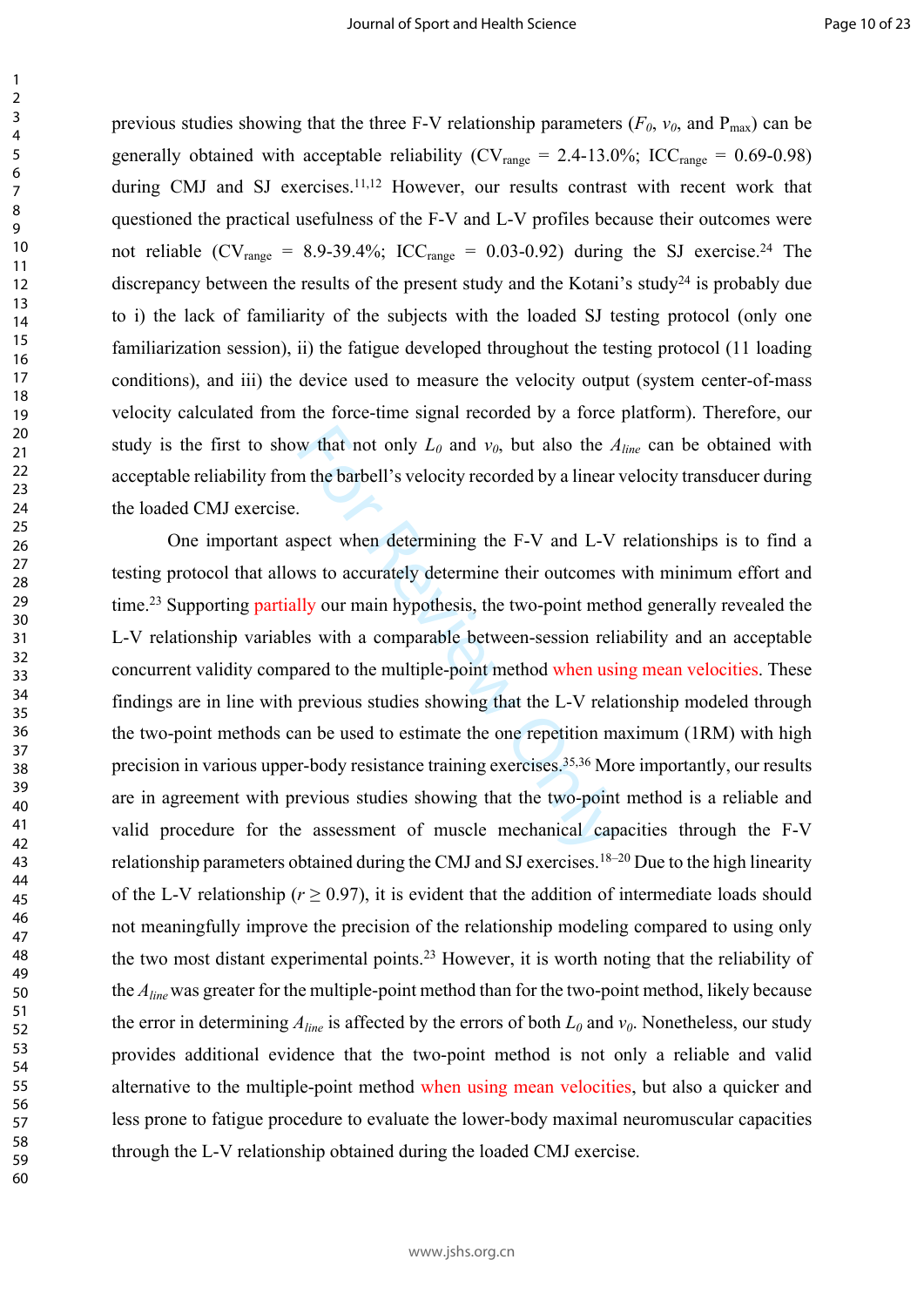$\mathbf{1}$ 

<sup>18</sup> who observed that the two-point method<br>tween-session reliability and concurrent v;<br>o determine the F-V relationship paramete<br>rabon et al.<sup>18</sup> found a *poor-to-fair* validity<br>aximal voluntary contraction task (squat The distance between the two most distant experimental points and the proximity of the experimental points to the axis intercepts are two of the most important methodological factors to obtain accurate F-V relationship parameters.<sup>23</sup> However, there is little information regarding the effect of the magnitude of the heaviest load in the modeling of the L-V relationship. Supporting our secondary hypothesis, the reliability of the L-V relationship variables was generally greater for the heavy squat load compared to the heavy CMJ load, likely due to the greater distance between the experimental points and increased proximity of the heavier experimental point to  $L_0$ . These results are in agreement with Rivière et al.<sup>37</sup> who found that the goodness of fit of the F-V relationship obtained during the loaded SJ exercise did not differ with or without including the squat 1RM point. Similarly these data agree with García-Ramos et al.<sup>19</sup> and Šarabon et al.<sup>18</sup> who observed that the two-point method based on the heavy CMJ load provided a high between-session reliability and concurrent validity with respect to the multiple-point method to determine the F-V relationship parameters during the SJ and CMJ exercises. In contrast, Šarabon et al.<sup>18</sup> found a *poor-to-fair* validity for the two-point method based on an isometric maximal voluntary contraction task (squat exercise performed at 30º, 60º, and 90º knee angles). Such discrepancies may be partially attributed to the different force production modalities that represents a dynamic (full range of knee extension) and isometric task (fixed knee angle).<sup>37</sup> In fact, it has been shown the a weak association between  $F_0$  and the maximal isometric voluntary contraction during the squat exercise.<sup>38</sup> Collectively, our results highlight that the two-point method based on the heavy squat load is more reliable, equally valid, and potentially safer than the generally used two-point method based on a heavy CMJ load.

A recent systematic review has shown that linear position/velocity transducers are the most used and accurate devices for measuring barbell velocity during resistance training.<sup>1</sup> Note that, although both systems consist of a sensor with a cable that is attached directly to the collar of the barbell, the linear velocity transducer measures barbell velocity by recording electrical signals proportional to the cable extension velocity, while the linear position transducer measures barbell velocity from the differentiation of the cable displacement with respect to time.<sup>39</sup> The three velocity variables examined in this study (MV, MPV and PV) are commonly recorded through linear position/velocity transducers for modeling the F-V and L-V relationships.2,40 However, no study has examined which velocity variable provides the outcomes of the L-V relationship with the highest reliability. Since previous studies have shown a higher reliability for PV compared to MV and MPV across a range of relatives loads during CMJ and SJ exercises,  $26,27$  we hypothesized that PV would be the most reliable variable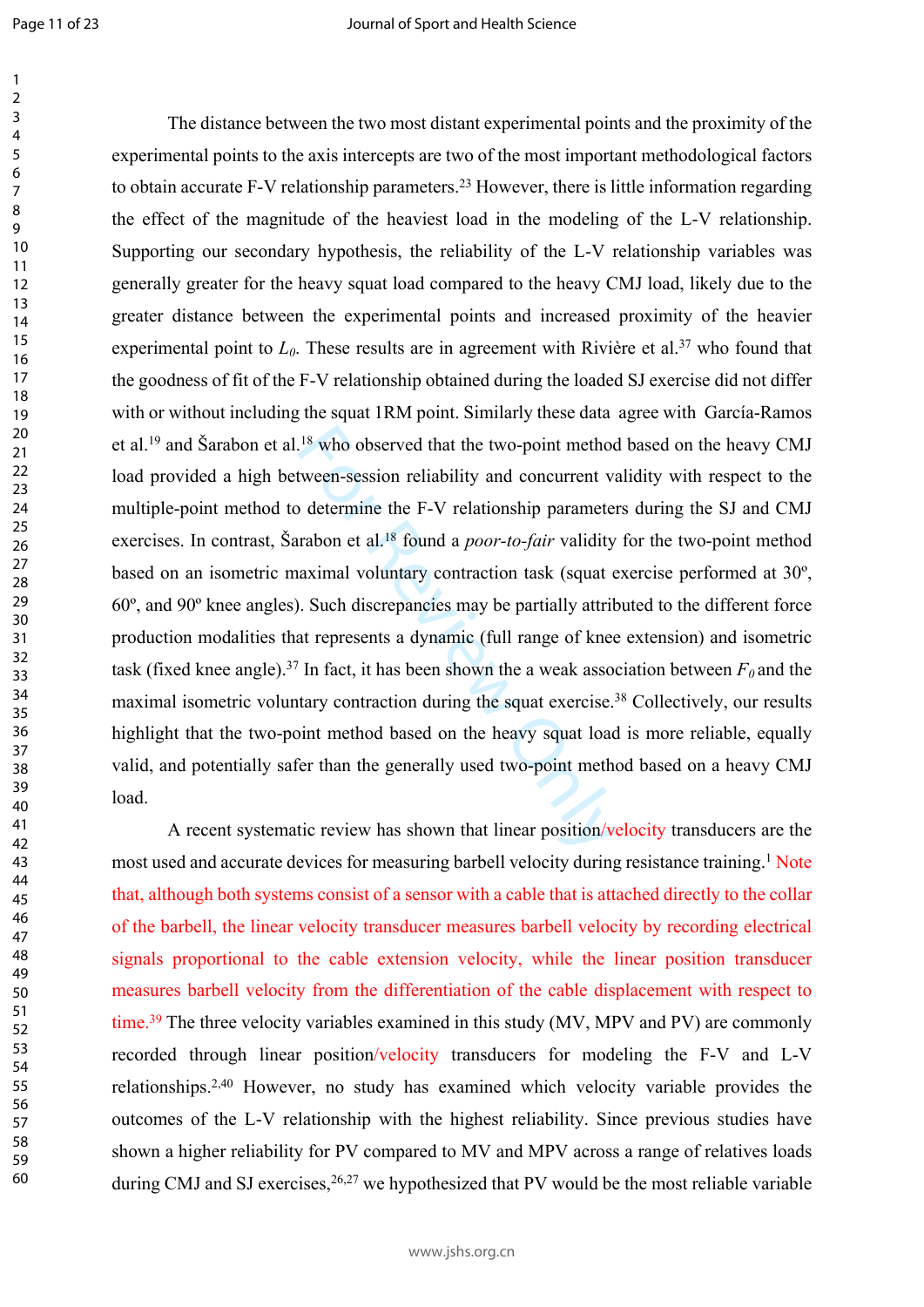to determine the L-V relationship variables. Supporting our hypothesis, PV was the most reliable variable, followed by MV, and finally MPV. These results are in consensus with a previous study that examined the reliability of the velocity variables across the whole L-V relationship spectrum during the bench press throw exercise.<sup>40</sup> However, regardless of the load combination, the concurrent validity of the two-point method with respect to multiple-point method was only acceptable for MV and MPV variables. The lower concurrent validity observed for PV may be attributed to a lower linearity of the L-V relationship.<sup>40</sup> It is important to note that the L-V relationship variables obtained using the three velocity variables were strongly correlated (especially between MV and MPV). Therefore, since the three variables provide similar information, the MV could be recommended to obtain the L-V relationship variables during the CMJ exercise due to its greater reliability and concurrent validity.

Functions that need to be acknowledged. I<br>
limitations that need to be acknowledged. I<br>
stance-trained men, which were all highly fa<br>
nal intended velocity, makes the extrapolat<br>
stand intended velocity, makes the extrapo There are several limitations that need to be acknowledged. First, the use of a relatively small sample size of resistance-trained men, which were all highly familiarized with the loaded CMJ performed at maximal intended velocity, makes the extrapolation of the present findings to less skilled populations (e.g., untrained subjects) challenging. Second, the generalizability of current results may be also limited to the use of a Smith machine, which restricts the movement of the barbell to the vertical direction, as well as to the use of a linear velocity transducer. This is because the mechanical variables recorded by a linear velocity transducer during the CMJ exercise can be obtained with a somewhat higher reliability using a Smith machine compared to free-weights.<sup>25</sup> In addition, although the velocity measurements are highly related between force platforms and linear position/velocity transducers,<sup>41</sup> their outcomes should not be used interchangeably due to systematic differences.<sup>25</sup> Third, the minimum load was set to 20 kg (mass of the unloaded Smith machine barbell) to keep the same execution technique for all tested loads. It is possible that by including a jump against a very light load (e.g., 0.5 kg) the reliability of  $v_0$  could be increased by reducing the extrapolation to the velocity intercept. Finally, the two-point method was derived from a testing protocol based on multiple loads. Therefore, although a high reliability and validity of the F-V relationship parameters has been observed when the two-point method was applied in in field conditions (only two loads applied) in the leg cycle ergometer exercise,<sup>42</sup> further research is warranted to explore the feasibility of the L-V relationship variables when only two loads are applied in the testing protocol.

In conclusion, the two-point method provided the L-V relationship variables with an acceptable reliability regardless of the load combination and velocity variable. However, the concurrent validity of the two-point method with respect to the multiple-point method was only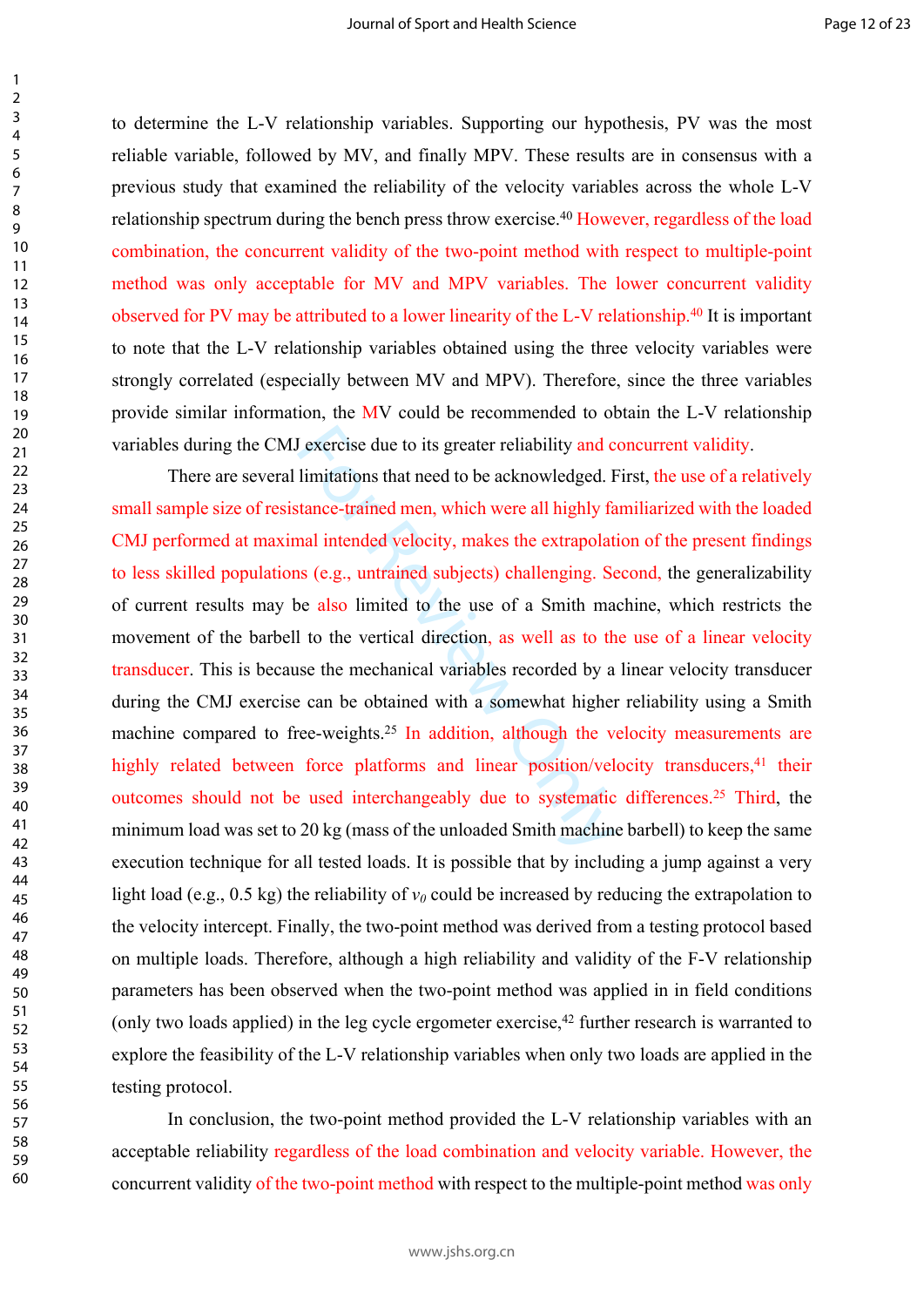acceptable for mean velocities. We recommend that practitioners use a heavy squat load and MV or MPV to model the L-V relationship through the two-point method during the CMJ. Moreover, although L-V relationship variables  $(L_0, v_0, \text{ and } A_{\text{line}})$  do not present clear physiological meaning, unlike the parameters derived from the F-V relationship ( $F_0$ ,  $v_0$ , and  $P_{\text{max}}$ ), this novel approach can provide practitioners with a simpler and more precise alternative due to the lower number of mechanical variables included in the modeling (force output is not considered) and the lower extrapolation from the experimental points to  $v_0$  (only the external load lifted is considered in the analysis).

#### **Acknowledgements**

We would like to thank all the participants who selflessly participated in the study.

#### **Authors' contribution**

Ill the participants who selflessly participate<br>
uted to the conception and design of the s<br>
the statistical analysis. A-PC wrote the fir-<br>
udy. All authors (A-PC, R-RC, JFT-F, a<br>
l and approved the submitted version.<br>
the A-PC and A-GR contributed to the conception and design of the study. A-PC organized the database and performed the statistical analysis. A-PC wrote the first draft of the manuscript. A-GR supervised the study. All authors (A-PC, R-RC, JFT-F, and A-GR) contributed to manuscript revision, read and approved the submitted version.

#### **Competing interests**

The authors declare that they have no competing interests.

#### **References**

- 1. Weakley J, Morrison M, García-Ramos A, Johnston R, James L, Cole MH. The Validity and reliability of commercially available resistance training monitoring devices: A systematic review. *Sports Med* 2021;**51**:443–502. https://doi.org/10.1007/s40279-020- 01382-w.
- 2. Weakley J, Mann B, Banyard H, McLaren S, Scott T, Garcia-Ramos A. Velocity-based training: From theory to application. *Strength Cond J* 2021;**43**:31–49. https://doi.org/10.1519/SSC.0000000000000560.
- 3. Orange ST, Metcalfe JW, Robinson A, Applegarth MJ, Liefeith A. Effects of in-season velocity- versus percentage-based training in academy rugby league players. *Int J Sports Physiol Perform* 2020;**15**:554–561. https://doi.org/10.1123/ijspp.2019-0058.
- 4. Banyard HG, Tufano JJ, Weakley JJS, Wu S, Jukic I, Nosaka K. Superior changes in jump, sprint, and change-of-direction performance but not maximal strength following 6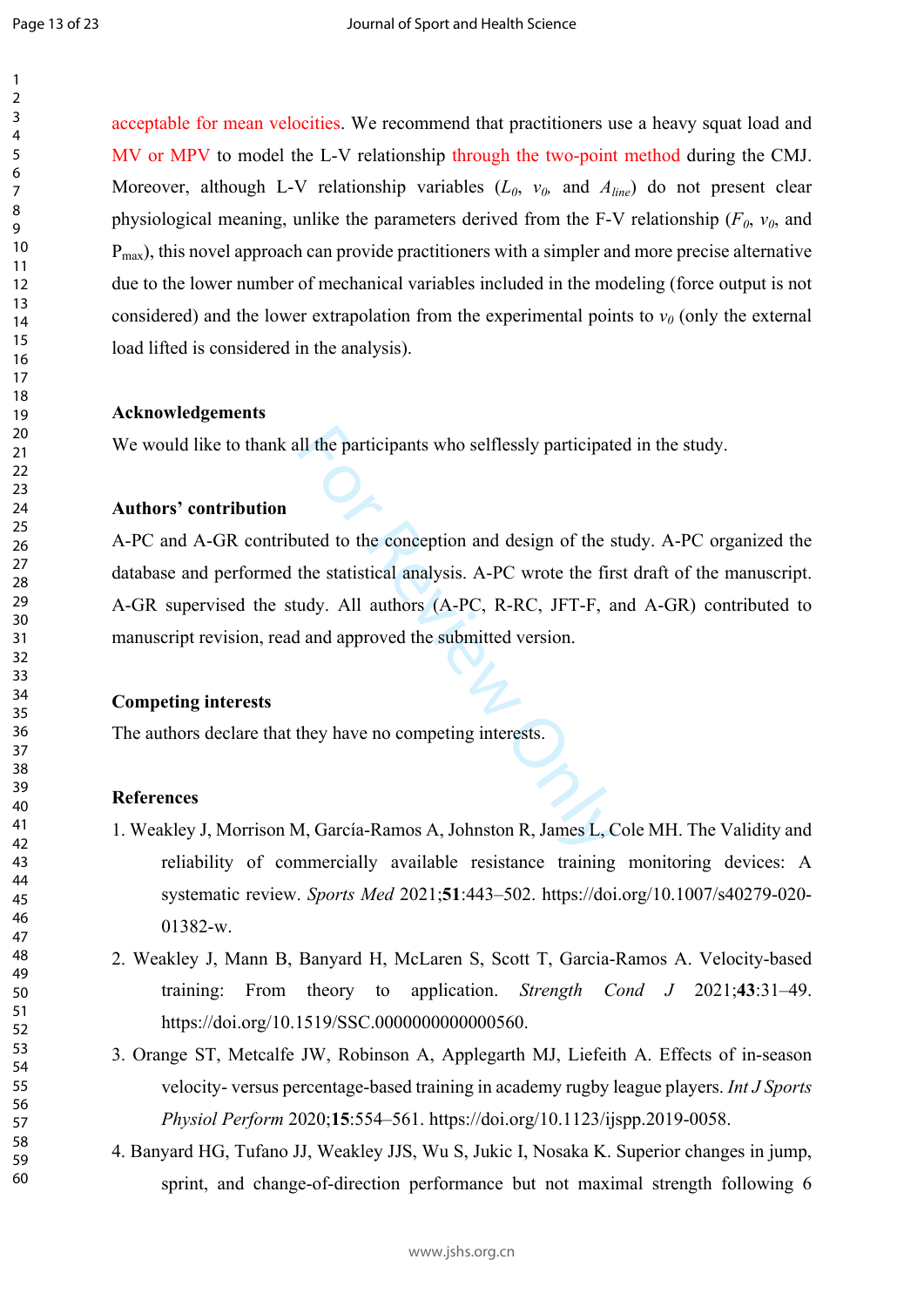weeks of velocity-based training compared with 1-repetition-maximum percentagebased training. *Int J Sports Physiol Perform* 2021;**16**:232–242. https://doi.org/10.1123/ijspp.2019-0999.

- 5. Vernon A, Joyce C, Banyard HG. Readiness to train: Return to baseline strength and velocity following strength or power training. *Int J Sports Sci Coach* 2020;**15**:204–211. https://doi.org/10.1177/1747954119900120.
- 6. Hughes LJ, Banyard HG, Dempsey AR, Peiffer JJ, Scott BR. Using load-velocity relationships to quantify training-induced fatigue. *J Strength Cond Res* 2019;**33**:762– 773. https://doi.org/10.1519/JSC.0000000000003007.
- 7. Pérez-Castilla A, García-Ramos A. Changes in the load–velocity profile following powerand strength-oriented resistance-training programs. *Int J Sports Physiol Perform* 2020;**15**:1460–1466. https://doi.org/10.1123/ijspp.2019-0840.
- nted resistance-training programs. *Int J*<br>66. https://doi.org/10.1123/ijspp.2019-0840<br>Vázquez J, Boullosa D, Mayo X, Fariñas J, F<br>hange after training programs with differe<br>**12**:794–802. https://doi.org/10.1055/a-1323<br>2 I 8. Iglesias-Soler E, Rial-Vázquez J, Boullosa D, Mayo X, Fariñas J, Rúa-Alonso M, et al. Loadvelocity profiles change after training programs with different set configurations. *Int J Sports Med* 2021;**42**:794–802. https://doi.org/10.1055/a-1323-3456.
- 9. Pérez-Castilla A, Jukic I, García-Ramos A. Validation of a novel method to assess maximal neuromuscular capacities through the load-velocity relationship. *J Biomech* 2021. **Publish Ah**. https://doi.org/10.1016/j.jbiomech.2021.110684
- 10. Jaric S. Force-velocity relationship of muscles performing multi-joint maximum performance tasks. *Int J Sports Med* 2015;**36**:699–704. https://doi.org/10.1055/s-0035- 1547283.
- 11. Cuk I, Markovic M, Nedeljkovic A, Ugarkovic D, Kukolj M, Jaric S. Force-velocity relationship of leg extensors obtained from loaded and unloaded vertical jumps. *Eur J Appl Physiol* 2014;**114**:1703–1714. https://doi.org/10.1007/s00421-014-2901-2.
- 12. García-Ramos A, Feriche B, Pérez-Castilla A, Padial P, Jaric S. Assessment of leg muscles mechanical capacities: Which jump, loading, and variable type provide the most reliable outcomes? *Eur J Sport Sci* 2017;**17**:690–698. https://doi.org/10.1080/17461391.2017.1304999.
- 13. Fernandes JFT, Lamb KL, Twist C. Low body fat does not influence recovery after muscledamaging lower-limb plyometrics in young male team sport athletes. *J Funct Morphol Kinesiol* 2020;**5**:79. https://doi.org/10.3390/jfmk5040079.
- 14. Cormie P, McBride JM, McCaulley GO. Power-time, force-time, and velocity-time curve analysis during the jump squat: Impact of load. *J Appl Biomech* 2008;**24**:112–120. https://doi.org/10.1123/jab.24.2.112.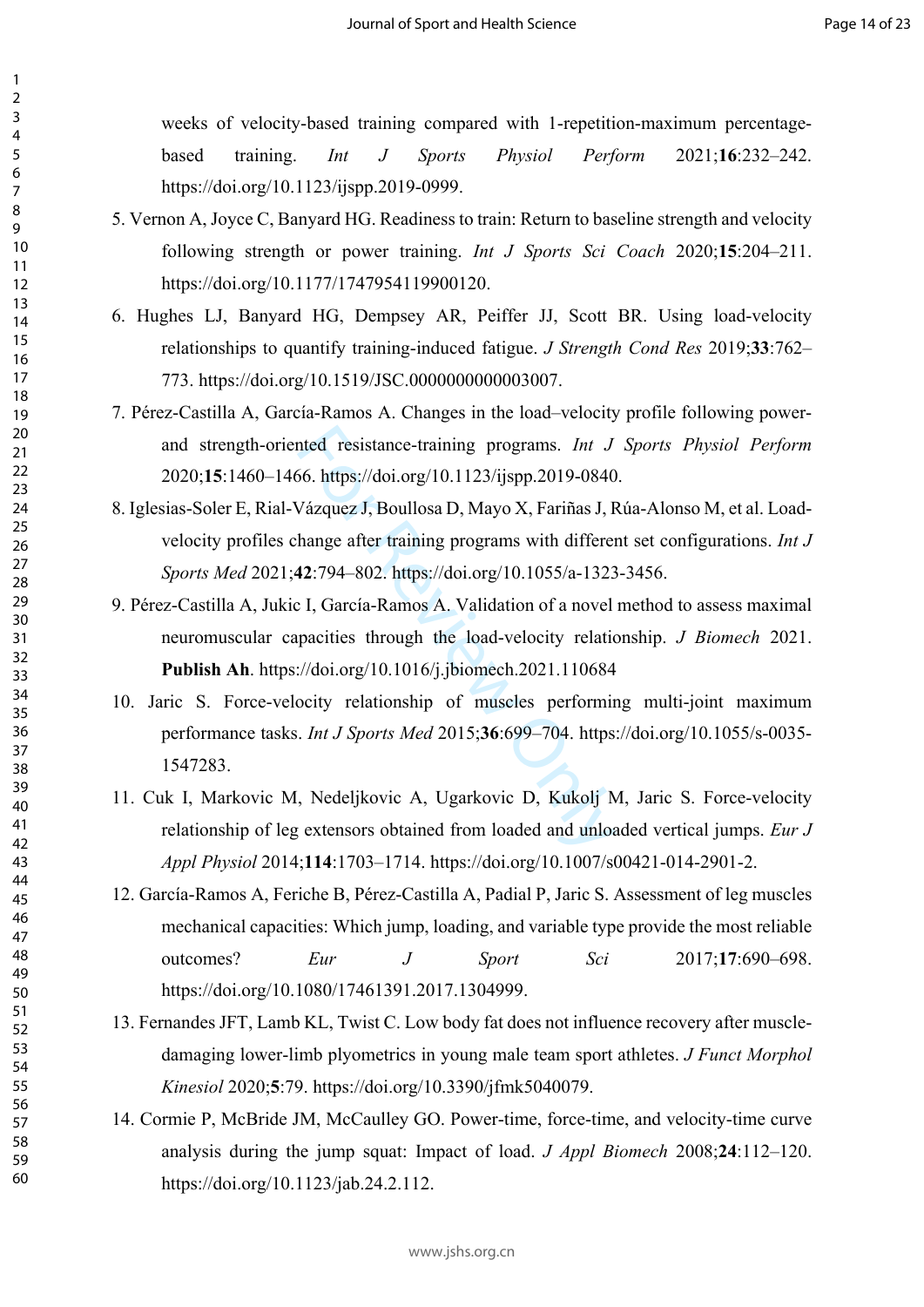$\mathbf{1}$ 

| 1                            |
|------------------------------|
| 2                            |
| 3                            |
| 4                            |
| 5                            |
|                              |
| 6                            |
|                              |
| 8                            |
| $\mathbf$<br>€               |
| 10                           |
| $\mathbf{1}$<br>1            |
| 1<br>2                       |
| 13                           |
|                              |
| 1<br>4                       |
| 15                           |
| 16                           |
| 1                            |
| 18                           |
| 19                           |
| 20                           |
| $\overline{21}$              |
|                              |
| $\overline{2}$<br>,          |
| $\overline{2}$<br>z          |
| $\frac{24}{3}$               |
| 25                           |
| $\frac{26}{5}$               |
| $^{27}$                      |
| $\frac{28}{5}$               |
|                              |
| 29                           |
| 30                           |
| $\overline{\textbf{3}}$      |
| $\overline{\mathbf{3}}$<br>, |
| $\overline{\mathbf{3}}$<br>ξ |
| ş.<br>4                      |
| 35                           |
|                              |
| 36                           |
| 37                           |
| şξ<br>l                      |
| 39                           |
| 40                           |
| 41                           |
| 42                           |
| ξ<br>4.                      |
| 44                           |
|                              |
| 45                           |
| 46                           |
| 47                           |
| 48                           |
| 49                           |
| 50                           |
| 51                           |
|                              |
| 5.<br>2                      |
| 5.<br>ξ                      |
| 54                           |
| 55                           |
| 56                           |
| 57                           |
| 58                           |
| 59                           |
|                              |

60

- 15. McBride JM, Haines TL, Kirby TJ. Effect of loading on peak power of the bar, body, and system during power cleans, squats, and jump squats. *J Sports Sci* 2011;**29**:1215–1221. https://doi.org/10.1080/02640414.2011.587444.
- 16. Jimenez-Reyes P, Samozino P, Pareja-Blanco F, Conceicao F, Cuadrado-Penafiel V, Gonzalez-Badillo JJ, et al. Validity of a simple method for measuring force-velocitypower profile in countermovement jump. *Int J Sports Physiol Perform* 2017;**12**:36–43. https://doi.org/10.1123/ijspp.2015-0484.
- 17. Feeney D, Stanhope SJ, Kaminski TW, Machi A, Jaric S. Loaded vertical jumping: Forcevelocity relationship, work, and power. *J Appl Biomech* 2016;**32**:120–127. https://doi.org/10.1123/jab.2015-0136.
- 18. Šarabon N, Kozinc Ž, Marković G. Force–velocity profile during vertical jump cannot be assessed using only bodyweight jump and isometric maximal voluntary contraction tasks. *Sci Rep* 2020;**10**:19127. https://doi.org/10.1038/s41598-020-76262-4.
- *l*, Marković G. Force-velocity profile durincy.<br>
19 bodyweight jump and isometric maxim 0;10:19127. https://doi.org/10.1038/s41598<br>
rez-Castilla A, Jaric S. Optimisation of app<br>
for assessing the force-velocity relations<br> 19. García-Ramos A, Pérez-Castilla A, Jaric S. Optimisation of applied loads when using the two-point method for assessing the force-velocity relationship during vertical jumps. *Sports Biomech* 2021;**20**:274–89. https://doi.org/10.1080/14763141.2018.1545044.
- 20. Zivkovic MZ, Djuric S, Cuk I, Suzovic D, Jaric S. A simple method for assessment of muscle force, velocity, and power producing capacities from functional movement tasks. *J Sports Sci* 2017;**35**:1287–1293. https://doi.org/10.1080/02640414.2016.1221521.
- 21. Pérez-Castilla A, Jaric S, Feriche B, Padial P, García-Ramos A. Evaluation of muscle mechanical capacities through the two-load method: Optimization of the load selection.

*J Strength Cond Res* 2018;**32**:1245–1253. https://doi.org/10.1519/JSC.0000000000001969.

- 22. García-Ramos A, Torrejón A, Morales-Artacho AJ, Pérez-Castilla A, Jaric S. Optimal resistive forces for maximizing the reliability of leg muscles' capacities tested on a cycle ergometer. *J Appl Biomech* 2018;**34**:47–52. https://doi.org/10.1123/jab.2017-0056.
- 23. Garcia-Ramos A, Jaric S, García-Ramos A, Jaric S. Two-point method: A quick and fatigue-free procedure for assessment of muscle mechanical capacities and the onerepetition maximum. *Strength Cond J* 2018;**40**:54–66. https://doi.org/10.1519/SSC.0000000000000359.
- 24. Kotani Y, Lake J, Guppy SN, Poon W, Nosaka K, Hori N, et al. Reliability of the squat jump force-velocity and load-velocity profiles. *J Strength Cond Res* 2021;**Publish Ah**. https://doi.org/10.1519/JSC.0000000000004057.
- 25. Garcia-Ramos A, Jaric S, Perez-Castilla A, Padial P, Feriche B. Reliability and magnitude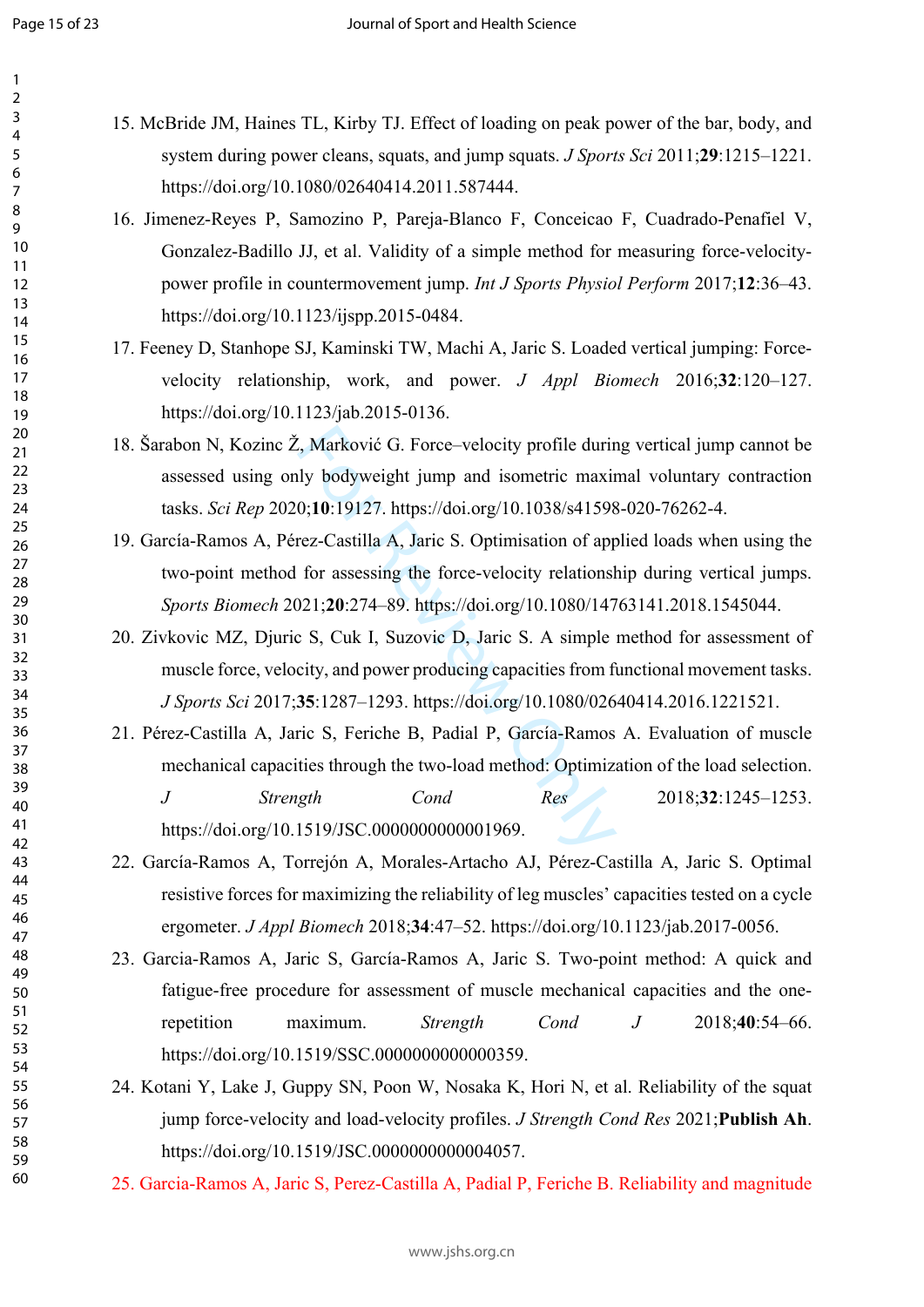of mechanical variables assessed from unconstrained and constrained loaded countermovement jumps. *Sports Biomech* 2017;**16**:514–526. https://doi.org/10.1080/14763141.2016.1246598.

- 26. García-Ramos A, Stirn I, Strojnik V, Padial P, De la Fuente B, Argüelles-Cienfuegos J, et al. Comparison of the force-, velocity-, and power-time curves recorded with a force plate and a linear velocity transducer. *Sports Biomech* 2016;**15**:329–341. https://doi.org/10.1080/14763141.2016.1161821.
- 27. Pérez-Castilla A, Jiménez-Reyes P, Haff GG, García-Ramos A. Assessment of the loaded squat jump and countermovement jump exercises with a linear velocity transducer: which velocity variable provides the highest reliability? *Sports Biomech* 2021;**20**:247– 260. https://doi.org/10.1080/14763141.2018.1540651.
- 28. Jiménez-Alonso A, García-Ramos A, Cepero M, Miras-Moreno S, Rojas FJ, Pérez-Castilla A. Effect of augmented feedback on velocity performance during strength-oriented and power-oriented resistance training sessions. *J Strength Cond Res* 2020;**Publish Ah**. https://doi.org/10.1519/JSC.0000000000003705.
- 30. Morales-Artacho AJ, Padial P, García-Ramos A, Pérez-Castilla A, Feriche B. Influence of a cluster set configuration on the adaptations to short-term power training. *J Strength Cond Res* 2018;**32**:930–937. https://doi.org/10.1519/JSC.0000000000001925.
- g/10.1080/14763141.2018.1540651.<br>
Farcía-Ramos A, Cepero M, Miras-Moreno<br>
ented feedback on velocity performance du<br>
sistance training sessions. *J Strength Cor*<br>
1519/JSC.0000000000003705.<br>
Padial P, García-Ramos A, Pérez 31. Pérez-Castilla A, Piepoli A, Delgado-García G, Garrido-Blanca G, García-Ramos A. Reliability and concurrent validity of seven commercially available devices for the assessment of movement velocity at different intensities during the bench press. *J Strength Cond Res* 2019;**33**:1258–1265. https://doi.org/10.1519/JSC.00000000000003118.
- 32. Hopkins WG, Marshall SW, Batterham AM, Hanin J. Progressive statistics for studies in sports medicine and exercise science. *Med Sci Sports Exerc* 2009;**41**:3–13. https://doi.org/10.1249/MSS.0b013e31818cb278.
- 33. Hopkins WG. Spreadsheets for analysis of validity and reliability. *Sportscience* 2015;**19**:36–42. https://doi.org/sportsci.org/2017/wghxls.htm.
- 34. Martins WP, Nastri CO. Interpreting reproducibility results for ultrasound measurements. *Ultrasound Obstet Gynecol* 2014;**43**:479–80. https://doi.org/10.1002/uog.13320.
- 35. Perez-Castilla A, Suzovic D, Domanovic A, Fernandes JFT, Garcia-Ramos A. Validity of different velocity-based methods and repetitions-to-failure equations for predicting the 1 repetition maximum during 2 upper-body pulling exercises. *J Strength Cond Res* 2021;**35**:1800–1808. doi: 10.1519/JSC.0000000000003076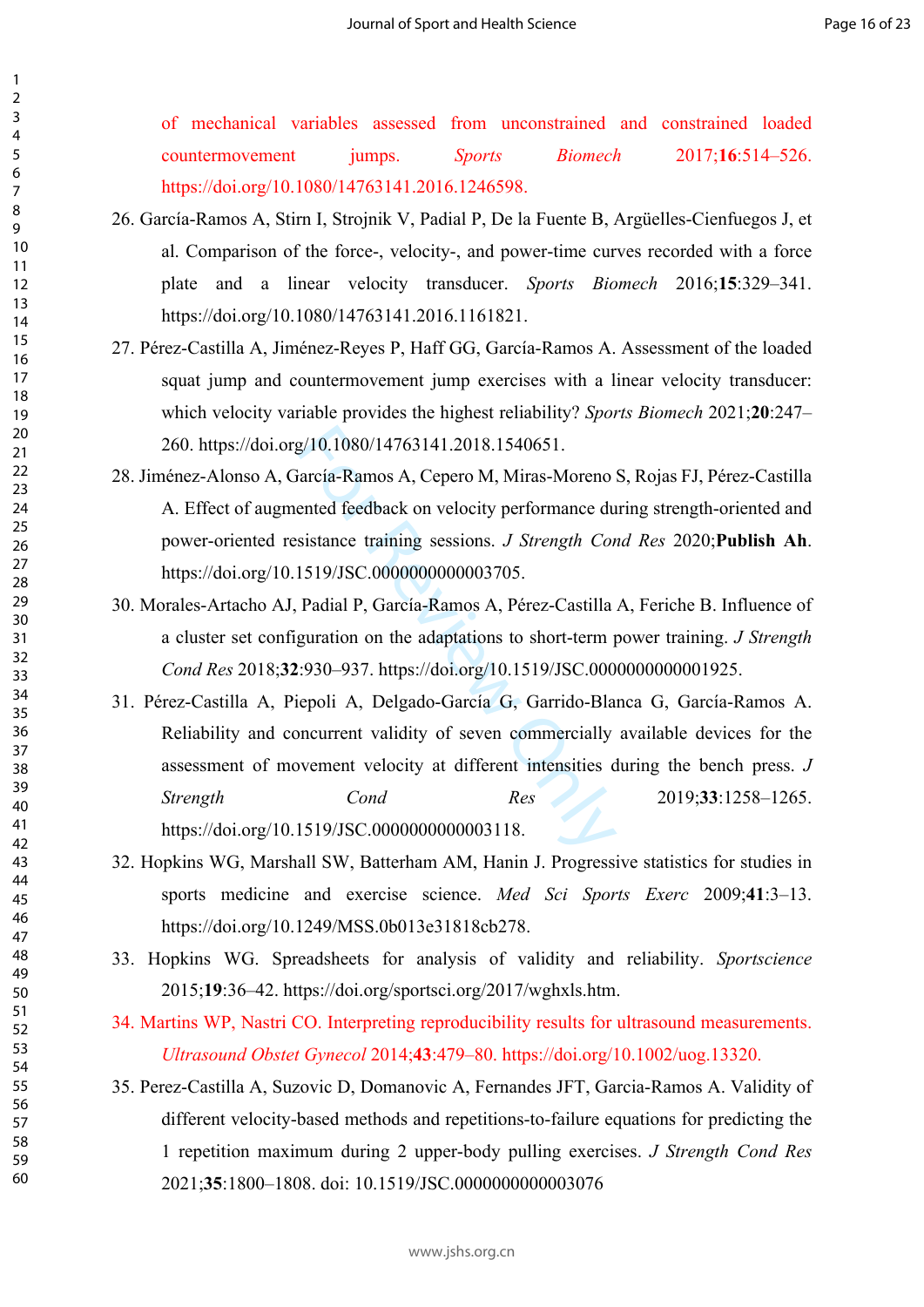$\mathbf{1}$ 

- 36. Pérez-Castilla A, Jerez-Mayorga D, Martínez-García D, Rodríguez-Perea Á, Chirosa-Ríos LJ, García-Ramos A. Comparison of the bench press one-repetition maximum obtained by different procedures: Direct assessment vs. lifts-to-failure equations vs. two-point method. *Int J Sports Sci Coach* 2020;**15**:337–346. https://doi.org/10.1177/1747954120911312.
	- 37. Rivière J, Rossi J, Jimenez-Reyes P, Morin J-B, Samozino P. Where does the one-repetition maximum exist on the force-velocity relationship in squat? *Int J Sports Med* 2017;**38**:1035–1043. https://doi.org/10.1055/s-0043-116670.
	- 38. Rahmani A, Viale F, Dalleau G, Lacour J-R. Force/velocity and power/velocity relationships in squat exercise. *Eur J Appl Physiol* 2001;**84**:227–232. https://doi.org/10.1007/PL00007956.
	- 39. Harris NK, Cronin J, Taylor KL, Boris J, Sheppard J. Understanding position transducer technology for strength and conditioning practitioners. *Strength Cond J* 2010;**32**:66–79. https://doi.org/10.1519/SSC.0b013e3181eb341b.
	- 1007/PL00007956.<br>
	Taylor KL, Boris J, Sheppard J. Understangth and conditioning practitioners. *Streng*<br>
	1519/SSC.0b013e3181eb341b.<br>
	staña-Melero FL, Pérez-Castilla A, Rojas I<br>
	propulsive velocity vs. peak velocity: W<br>
	we 40. García-Ramos A, Pestaña-Melero FL, Pérez-Castilla A, Rojas FJ, Gregory Haff G. Mean velocity vs. mean propulsive velocity vs. peak velocity: Which variable determines bench press relative load with higher reliability? *J Strength Cond Res* 2018;**32**:1273– 1279. https://doi.org/10.1519/JSC.0000000000001998.
	- 41. Pérez-Castilla A, Feriche B, Jaric S, Padial P, García-Ramos A. Validity of a linear velocity transducer for testing maximum vertical jumps. *J Appl Biomech* 2017;**33**:388–392. https://doi.org/10.1123/jab.2016-0142.
	- 42. Garcia-Ramos A, Zivkovic M, Djuric S, Majstorovic N, Manovski K, Jaric S. Assessment of the two-point method applied in field conditions for routine testing of muscle mechanical capacities in a leg cycle ergometer. *Eur J Appl Physiol* 2018;**118**:1877– 1884. https://doi.org/10.1007/s00421-018-3925-9.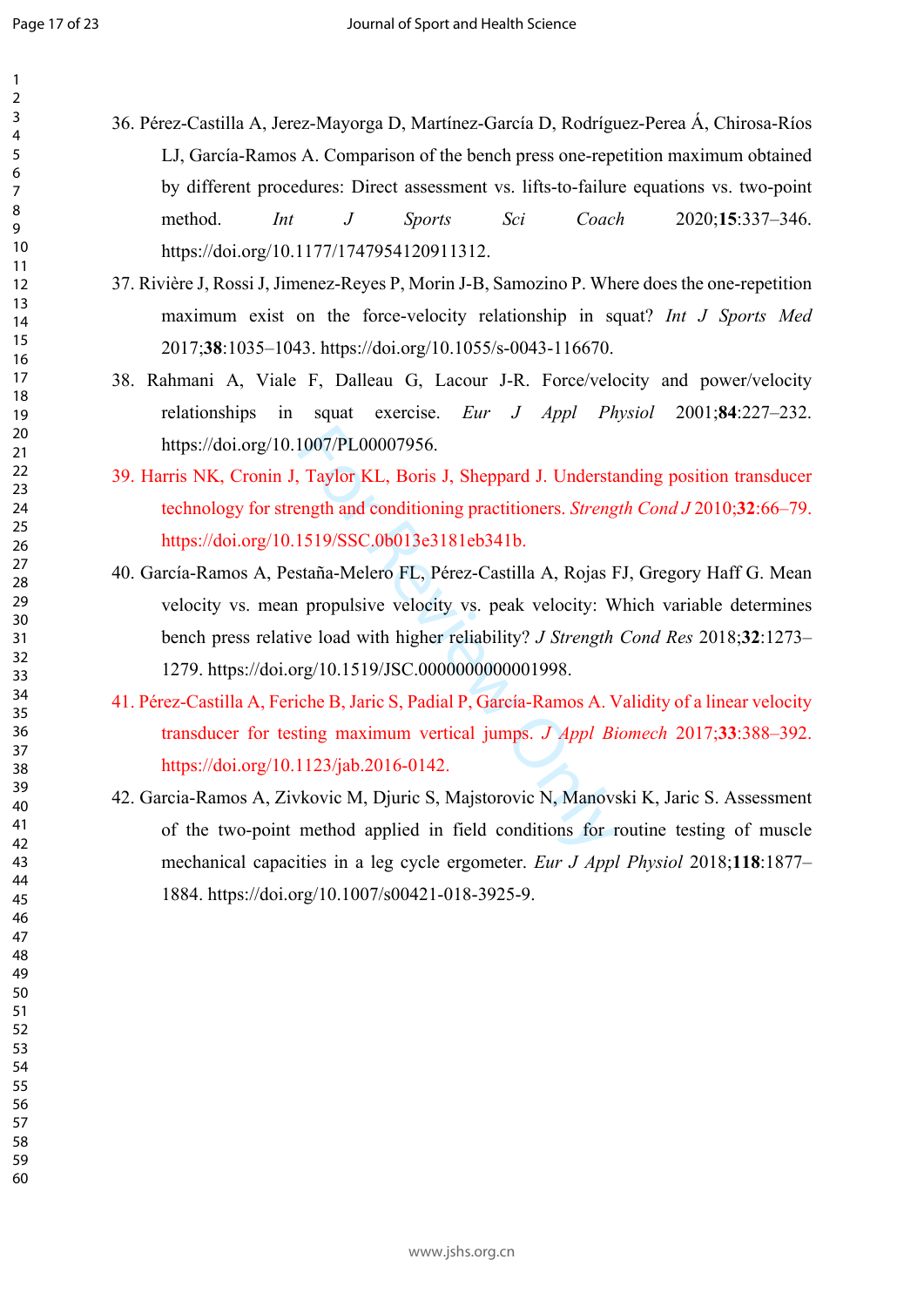#### **Figure captions**

**Figure 1.** Load-velocity relationships obtained from the data averaged across the subjects modelled by the different two-point methods and their respective multiple-point methods using the mean velocity (upper panel), mean propulsive velocity (middle panel), and peak velocity (lower panel) during the countermovement jump exercise. Mean values are shown for the four external loads (20, 40, 60, and 80 kg) and the estimated load equivalent to 0.55 m·s<sup>-1</sup> (load<sub>0.55</sub>), while the error bars represent the standard deviation. Regression equations obtained from each individual method are also indicated (*r*, Pearson's correlation coefficient). *L0*, load-axis intercept;  $v_0$ , velocity-axis intercept;  $A_{line}$ , area under the L-V relationship line.

mparisons between the different methods<br>ons (heavy squat and heavy countermove<br>velocity [MV], mean propulsive velocity<br>therecept ( $L_0$ ; upper panel), velocity-axis in<br>elocity (L-V) relationship line ( $A_{line}$ ; lower p<br>exer **Figure 2.** Reliability comparisons between the different methods (multiple-point and twopoints), load combinations (heavy squat and heavy countermovement jump [CMJ]), and velocity variables (mean velocity [MV], mean propulsive velocity [MPV], and peak velocity [PV]) for the load-axis intercept  $(L_0;$  upper panel), velocity-axis intercept  $(v_0;$  middle panel), and area under the load-velocity (L-V) relationship line (*Aline*; lower panel) obtained during the countermovement jump exercise. Bars represent the average coefficient variation (CV) values and their respective standard deviations obtained combining the two load combinations and three velocity variables for the method, the two methods and three velocity variables for the load combination, and the two methods and load combinations for the velocity variable. Numbers depict the ratio between two CV (CV<sub>ratio</sub> = higher value / lower value), while meaningful differences in reliability ( $CV<sub>ratio</sub> > 1.15$ ) are indicated in bold.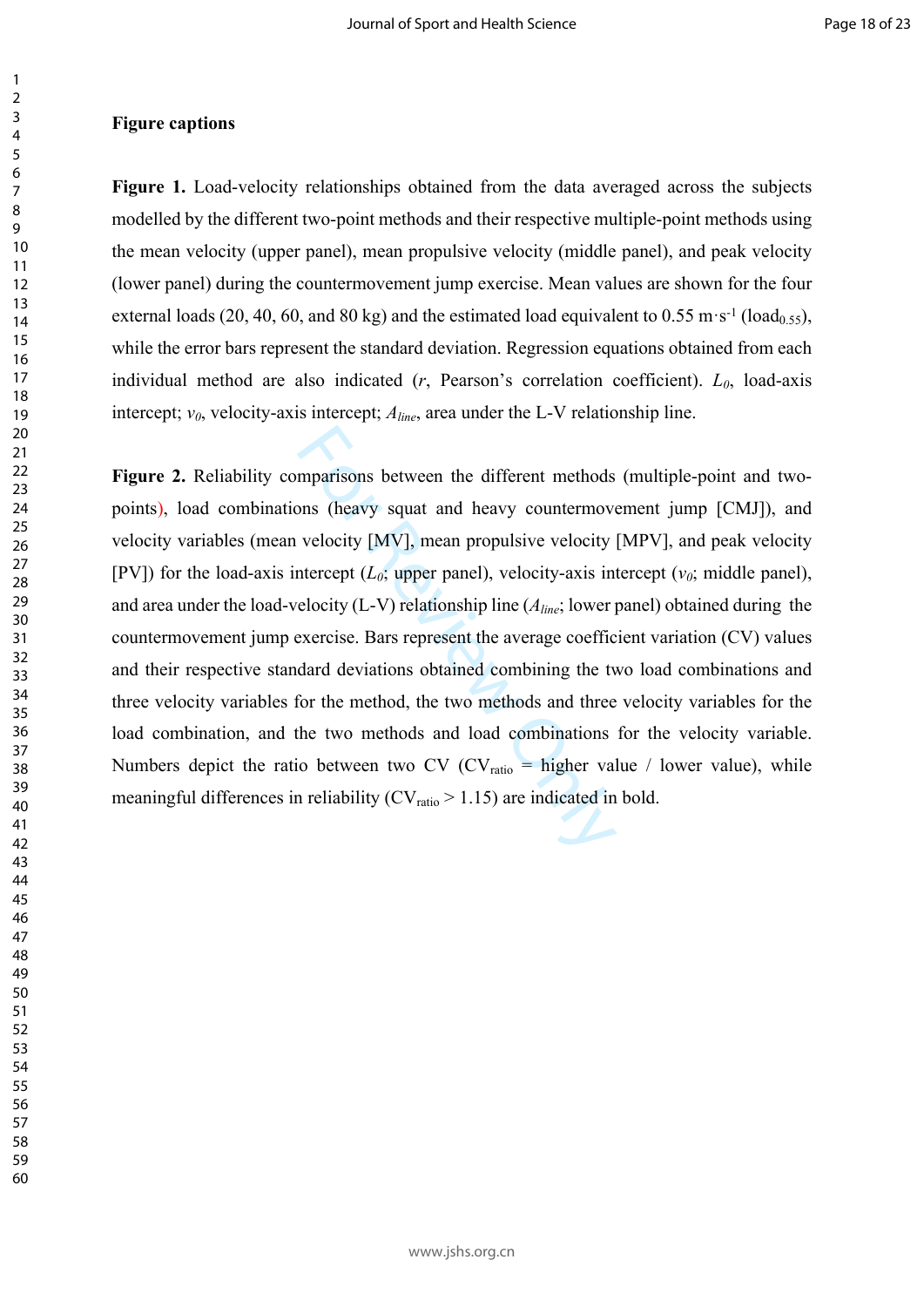**Table 1.** Between-session reliability of the load-velocity (L-V) relationship variables obtained from different methods, load combinations, and

|  | velocity variables during the countermovement jump (CMJ) exercise. |  |  |
|--|--------------------------------------------------------------------|--|--|
|--|--------------------------------------------------------------------|--|--|

| <b>Method</b> | Load                          | <b>Velocity</b> | $L-V$                              | <b>Session 1</b> | <b>Session 2</b> | $\boldsymbol{P}$ | CV                      | <b>ICC</b>          |
|---------------|-------------------------------|-----------------|------------------------------------|------------------|------------------|------------------|-------------------------|---------------------|
|               | combination                   | variable        | variable                           | (Mean $\pm$ SD)  | (Mean $\pm$ SD)  |                  | $(\%)(95\% \text{ CI})$ | $(95\% \text{ CI})$ |
|               |                               |                 | $L_0$ (kg)                         | $191.0 \pm 23.5$ | $184.2 \pm 22.5$ | 0.036            | 5.08 (3.87, 7.42)       | 0.84(0.65, 0.93)    |
|               |                               | <b>MV</b>       | $v_0$ (m·s <sup>-1</sup> )         | $1.61 \pm 0.08$  | $1.60 \pm 0.09$  | 0.413            | 3.05(2.32, 4.45)        | 0.68(0.35, 0.86)    |
|               |                               |                 | $A_{line}$ (kg·m·s <sup>-1</sup> ) | $153.9 \pm 21.3$ | $147.0 \pm 19.3$ | < 0.001          | 3.07(2.34, 4.48)        | 0.95(0.89, 0.98)    |
|               | Heavy squat                   |                 | $L_0$ (kg)                         | $176.6 \pm 22.3$ | $172.8 \pm 21.1$ | 0.167            | 4.79(3.64, 6.99)        | 0.87(0.69, 0.94)    |
|               | $(20-40-60-80-load_{0.55})$   | <b>MPV</b>      | $v_0$ (m·s <sup>-1</sup> )         | $1.84 \pm 0.09$  | $1.80 \pm 0.11$  | 0.055            | 3.56(2.71, 5.20)        | 0.63(0.27, 0.84)    |
|               |                               |                 | $A_{line}$ (kg·m·s <sup>-1</sup> ) | $162.8 \pm 22.9$ | $155.6 \pm 20.8$ | < 0.001          | 3.03(2.30, 4.42)        | 0.96(0.89, 0.98)    |
|               |                               |                 | $L_0$ (kg)                         | $195.2 \pm 24.0$ | $193.0 \pm 22.2$ | 0.367            | 3.84(2.92, 5.61)        | 0.91(0.78, 0.96)    |
|               |                               | PV              | $v_0$ (m·s <sup>-1</sup> )         | $3.07 \pm 0.17$  | $3.03 \pm 0.16$  | 0.031            | 1.76(1.34, 2.57)        | 0.91(0.78, 0.96)    |
| Multiple-     |                               |                 | $A_{line}$ (kg·m·s <sup>-1</sup> ) | $300.0 \pm 44.1$ | $292.5 \pm 38.4$ | 0.016            | 3.02(2.29, 4.41)        | 0.96(0.90, 0.98)    |
| point         | Heavy CMJ<br>$(20-40-60-80)$  | <b>MV</b>       | $L_0$ (kg)                         | $193.5 \pm 20.2$ | $184.9 \pm 25.1$ | 0.031            | 6.21(4.72, 9.07)        | 0.75(0.48, 0.89)    |
|               |                               |                 | $v_0$ (m·s <sup>-1</sup> )         | $1.60 \pm 0.09$  | $1.60 \pm 0.11$  | 0.731            | 3.23(2.45, 4.71)        | 0.75(0.47, 0.89)    |
|               |                               |                 | $A_{line}$ (kg·m·s <sup>-1</sup> ) | $155.0 \pm 17.3$ | $147.2 \pm 18.8$ | < 0.001          | 3.77(2.87, 5.51)        | 0.91(0.79, 0.96)    |
|               |                               | <b>MPV</b>      | $L_0$ (kg)                         | $170.0 \pm 17.5$ | $166.8 \pm 20.4$ | 0.331            | 5.96 (4.53, 8.71)       | 0.74(0.45, 0.89)    |
|               |                               |                 | $v_0$ (m·s <sup>-1</sup> )         | $1.86 \pm 0.12$  | $1.82 \pm 0.13$  | 0.088            | 3.95(3.00, 5.77)        | 0.67(0.34, 0.86)    |
|               |                               |                 | $A_{line}$ (kg·m·s <sup>-1</sup> ) | $158.3 \pm 17.6$ | $151.7 \pm 18.9$ | < 0.001          | 3.35(2.54, 4.89)        | 0.93(0.83, 0.97)    |
|               |                               | PV              | $L_0$ (kg)                         | $184.1 \pm 13.8$ | $182.4 \pm 18.3$ | 0.490            | 4.22(3.21, 6.17)        | 0.79(0.54, 0.91)    |
|               |                               |                 | $v_0$ (m·s <sup>-1</sup> )         | $3.12 \pm 0.20$  | $3.08 \pm 0.18$  | 0.095            | 2.19(1.67, 3.20)        | 0.89(0.74, 0.95)    |
|               |                               |                 | $A_{line}$ (kg·m·s <sup>-1</sup> ) | $287.0 \pm 30.2$ | $280.6 \pm 31.6$ | 0.020            | 2.79(2.12, 4.08)        | 0.94(0.86, 0.98)    |
|               |                               |                 | $L_0$ (kg)                         | $190.7 \pm 25.6$ | $184.5 \pm 23.7$ | 0.079            | 5.61(4.27, 8.20)        | 0.83(0.63, 0.93)    |
|               |                               | MV              | $v_0$ (m·s <sup>-1</sup> )         | $1.60 \pm 0.09$  | $1.60 \pm 0.10$  | 0.783            | 3.37(2.56, 4.92)        | 0.72(0.41, 0.88)    |
|               |                               |                 | $A_{line}$ (kg·m·s <sup>-1</sup> ) | $152.9 \pm 23.8$ | $147.3 \pm 21.5$ | 0.018            | 4.47(3.40, 6.54)        | 0.92(0.81, 0.97)    |
| Two-point     | Heavy squat                   |                 | $L_0$ (kg)                         | $177.7 \pm 24.5$ | $174.4 \pm 22.6$ | 0.279            | 5.34(4.06, 7.80)        | 0.86(0.67, 0.94)    |
|               | $(20$ -load <sub>0.55</sub> ) | <b>MPV</b>      | $v_0$ (m·s <sup>-1</sup> )         | $1.87 \pm 0.11$  | $1.82 \pm 0.12$  | 0.084            | 3.94(3.00, 5.76)        | 0.64(0.28, 0.84)    |
|               |                               |                 | $A_{line}$ (kg·m·s <sup>-1</sup> ) | $165.9 \pm 26.6$ | $159.0 \pm 23.8$ | 0.013            | 4.86(3.70, 7.11)        | 0.91(0.79, 0.96)    |
|               |                               | <b>PV</b>       | $L_0$ (kg)                         | $187.8 \pm 13.9$ | $185.5 \pm 18.2$ | 0.370            | 4.40(3.35, 6.43)        | 0.76(0.49, 0.90)    |
|               |                               |                 |                                    |                  |                  |                  |                         |                     |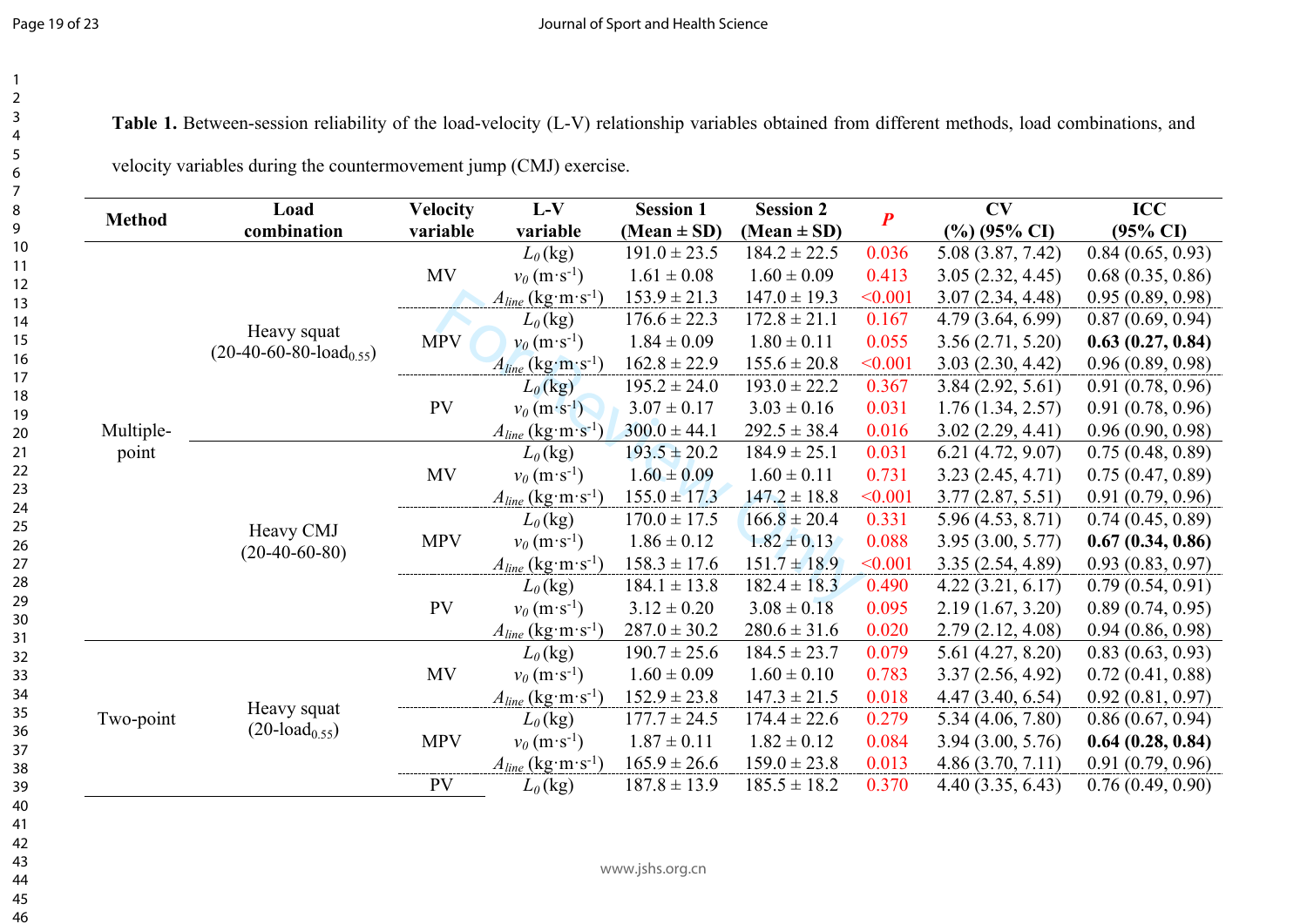|           |            | $v_0$ (m·s <sup>-1</sup> )         | $3.14 \pm 0.20$  | $3.10 \pm 0.18$  | 0.140   | 2.41(1.84, 3.53)  | 0.86(0.68, 0.94) |
|-----------|------------|------------------------------------|------------------|------------------|---------|-------------------|------------------|
|           |            | $A_{line}$ (kg·m·s <sup>-1</sup> ) | $294.8 \pm 30.1$ | $287.5 \pm 32.1$ | 0.014   | 2.96(2.25, 4.32)  | 0.93(0.83, 0.97) |
|           |            | $L_0$ (kg)                         | $196.7 \pm 19.5$ | $185.8 \pm 26.6$ | 0.023   | 7.30(5.55, 10.67) | 0.66(0.32, 0.85) |
|           | MV         | $v_0$ (m·s <sup>-1</sup> )         | $1.59 \pm 0.09$  | $1.60 \pm 0.11$  | 0.912   | 3.65(2.77, 5.33)  | 0.71(0.40, 0.88) |
|           |            | $A_{line}$ (kg·m·s <sup>-1</sup> ) | $156.7 \pm 17.4$ | $147.8 \pm 19.8$ | 0.001   | 4.73(3.59, 6.90)  | 0.86(0.69, 0.94) |
|           |            | $L_0$ (kg)                         | $173.7 \pm 16.8$ | $168.7 \pm 21.8$ | 0.170   | 6.50(4.95, 9.50)  | 0.69(0.37, 0.87) |
| Heavy CMJ | <b>MPV</b> | $v_0$ (m·s <sup>-1</sup> )         | $1.87 \pm 0.12$  | $1.83 \pm 0.13$  | 0.157   | 4.27(3.25, 6.24)  | 0.64(0.28, 0.84) |
| $(20-80)$ |            | $A_{line}$ (kg·m·s <sup>-1</sup> ) | $162.1 \pm 17.0$ | $154.1 \pm 19.7$ | < 0.001 | 3.77(2.87, 5.50)  | 0.91(0.78, 0.96) |
|           |            | $L_0$ (kg)                         | $196.2 \pm 26.9$ | $194.9 \pm 23.6$ | 0.646   | 4.49(3.41, 6.56)  | 0.89(0.75, 0.96) |
|           | PV         | $v_0$ (m·s <sup>-1</sup> )         | $3.13 \pm 0.18$  | $3.08 \pm 0.17$  | 0.056   | 2.09(1.59, 3.05)  | 0.88(0.72, 0.95) |
|           |            | $A_{line}$ (kg·m·s <sup>-1</sup> ) | $307.5 \pm 51.5$ | $300.9 \pm 43.0$ | 0.127   | 4.28(3.25, 6.25)  | 0.93(0.84, 0.97) |

 $L_0$ (kg)  $196.2 \pm 26.9$   $194.9 \pm 23.6$ <br>  $v_0$  (m·s<sup>-1</sup>)  $3.13 \pm 0.18$   $3.08 \pm 0.17$ <br>  $A_{line}$  (kg·m·s<sup>-1</sup>)  $307.5 \pm 51.5$   $300.9 \pm 43.0$ <br>
d through a paired samples *t*-test; CV, coefficient of varia<br>
estimated load equiva SD, standard deviation; *P*, *P*-value obtained through a paired samples *t*-test; CV, coefficient of variation; ICC, intraclass correlation coefficient; 95% CI, 95% confidence interval; load<sub>0.55</sub>, estimated load equivalent to 0.55 m·s<sup>-1</sup>; MV, mean velocity; MPV, mean propulsive velocity; PV, peak velocity; *L0*, load-axis intercept; *v0*, velocity-axis intercept; *Aline*, area under the L-V relationship line. Bold numbers indicate an unacceptable reliability (CV  $> 10\%$  and ICC  $< 0.70$ ).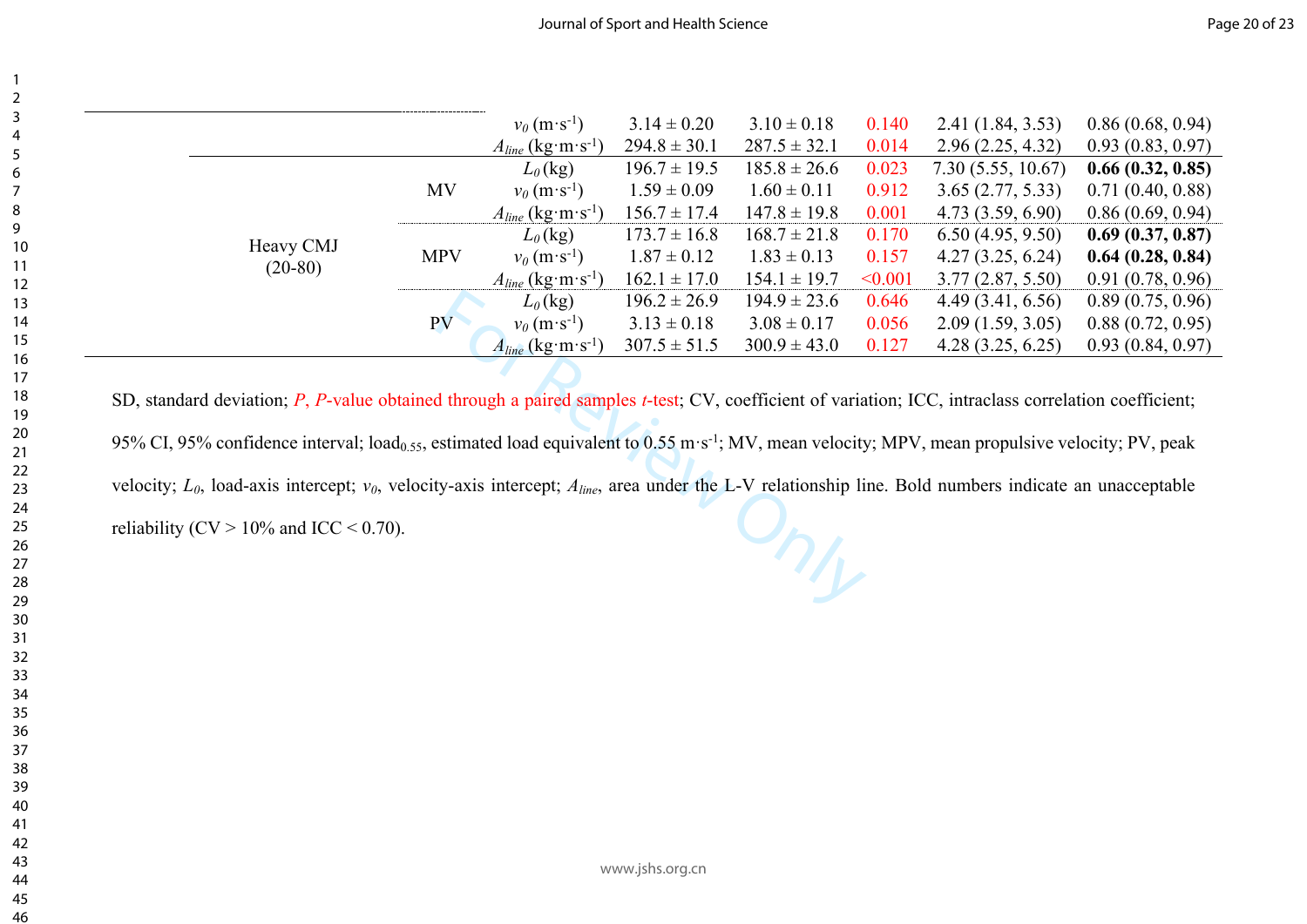| Table 2. Comparison of the load-velocity (L-V) relationship variables obtained by different two-point methods compared to their respective |  |  |  |  |  |  |  |  |  |  |
|--------------------------------------------------------------------------------------------------------------------------------------------|--|--|--|--|--|--|--|--|--|--|
|--------------------------------------------------------------------------------------------------------------------------------------------|--|--|--|--|--|--|--|--|--|--|

| Load<br>combination                          | <b>Velocity</b><br>variable | $L-V$<br>variable                  | $\boldsymbol{P}$ | ES      | r<br>$(95\% \text{ CI})$ | <b>CCC</b><br>$(95\% \text{ CI})$ | <b>Bias</b><br>$(95\%$ LoA) |
|----------------------------------------------|-----------------------------|------------------------------------|------------------|---------|--------------------------|-----------------------------------|-----------------------------|
|                                              |                             | $L_0$ (kg)                         | 0.675            | $-0.01$ | 0.99(0.98, 1.00)         | 0.99(0.98, 1.00)                  | $-0.1$ $(-3.9, 3.7)$        |
|                                              |                             |                                    |                  |         |                          |                                   |                             |
|                                              | MV                          | $v_0$ (m·s <sup>-1</sup> )         | 0.911            | 0.01    | 0.96(0.90, 0.98)         | 0.95(0.89, 0.98)                  | $0.00$ ( $-0.04$ , $0.04$ ) |
|                                              |                             | $A_{line}$ (kg·m·s <sup>-1</sup> ) | 0.792            | $-0.01$ | 0.98(0.94, 0.99)         | 0.97(0.93, 0.99)                  | $-0.1$ $(-5.7, 5.5)$        |
|                                              |                             | $L_0$ (kg)                         | 0.105            | $-0.07$ | 0.99(0.96, 0.99)         | 0.98(0.95, 0.99)                  | $-0.5$ $(-5.3, 4.3)$        |
| Heavy squat<br>$(20$ -load <sub>0.55</sub> ) | <b>MPV</b>                  | $v_0$ (m·s <sup>-1</sup> )         | 0.008            | $-0.19$ | 0.96(0.91, 0.99)         | 0.94(0.86, 0.98)                  | $-0.01$ $(-0.05, 0.04)$     |
|                                              |                             | $A_{line}$ (kg·m·s <sup>-1</sup> ) | 0.029            | $-0.16$ | 0.97(0.91, 0.99)         | 0.94(0.87, 0.98)                  | $-1.2$ ( $-9.3, 6.9$ )      |
|                                              | <b>PV</b>                   | $L_0$ (kg)                         | 0.026            | 0.37    | 0.78(0.51, 0.91)         | 0.71(0.42, 0.87)                  | $2.6(-14.8, 20.0)$          |
|                                              |                             | $v_0$ (m·s <sup>-1</sup> )         | ${}_{0.001}$     | $-0.41$ | 0.93(0.82, 0.97)         | 0.85(0.65, 0.94)                  | $-0.02$ $(-0.13, 0.08)$     |
|                                              |                             | $A_{line}$ (kg·m·s <sup>-1</sup> ) | 0.169            | 0.14    | 0.91(0.79, 0.97)         | 0.89(0.76, 0.95)                  | $1.8(-16.8, 20.3)$          |
|                                              | MV                          | $L_0$ (kg)                         | 0.168            | $-0.04$ | 1.00(0.99, 1.00)         | 0.99(0.99, 1.00)                  | $-0.3$ $(-3.6, 3.0)$        |
|                                              |                             | $v_0$ (m·s <sup>-1</sup> )         | 0.834            | 0.01    | 0.99(0.97, 1.00)         | 0.99(0.97, 0.99)                  | $0.00 (-0.02, 0.02)$        |
|                                              |                             | $A_{line}$ (kg·m·s <sup>-1</sup> ) | 0.274            | 0.03    | 0.99(0.99, 1.00)         | 0.99(0.98, 1.00)                  | $0.2$ ( $-2.5$ , $2.9$ )    |
|                                              |                             | $L_0$ (kg)                         | 0.005            | $-0.09$ | 0.99(0.99, 1.00)         | 0.99(0.97, 1.00)                  | $-0.6$ $(-4.0, 2.8)$        |
| Heavy CMJ                                    | <b>MPV</b>                  | $v_0$ (m·s <sup>-1</sup> )         | 0.012            | 0.07    | 0.99(0.99, 1.00)         | 0.99(0.98, 1.00)                  | $0.00 (-0.02, 0.02)$        |
| $(20-80)$                                    |                             | $A_{line}$ (kg·m·s <sup>-1</sup> ) | ${}< 0.001$      | $-0.12$ | 0.99(0.98, 1.00)         | 0.99(0.96, 0.99)                  | $-0.8$ $(-4.2, 2.6)$        |
|                                              |                             | $L_0$ (kg)                         | 0.005            | 0.60    | 0.67(0.33, 0.86)         | 0.55(0.20, 0.70)                  | $4.3$ ( $-18.9$ , 27.6)     |
|                                              | <b>PV</b>                   | $v_0$ (m·s <sup>-1</sup> )         | 0.382            | 0.03    | 0.99(0.96, 0.99)         | 0.98(0.96, 0.99)                  | $0.00 (-0.03, 0.04)$        |
|                                              |                             | $A_{line}$ (kg·m·s <sup>-1</sup> ) | 0.002            | $-0.54$ | 0.81(0.57, 0.92)         | 0.67(0.38, 0.84)                  | $-7.0$ $(-41.5, 27.5)$      |

| multiple-point methods for each velocity variable during the countermovement jump exercise. |  |  |  |  |
|---------------------------------------------------------------------------------------------|--|--|--|--|
|                                                                                             |  |  |  |  |

Load<sub>0.55</sub>, estimated load equivalent to 0.55 m·s<sup>-1</sup>; MV, mean velocity; MPV, mean propulsive velocity; PV, peak velocity;  $L_0$ , load-axis intercept;

*v0*, velocity-axis intercept; *Aline*, area under the L-V relationship line; *P*, *P*-value; ES, Cohen's *d* effect size ([multiple-point method mean – two-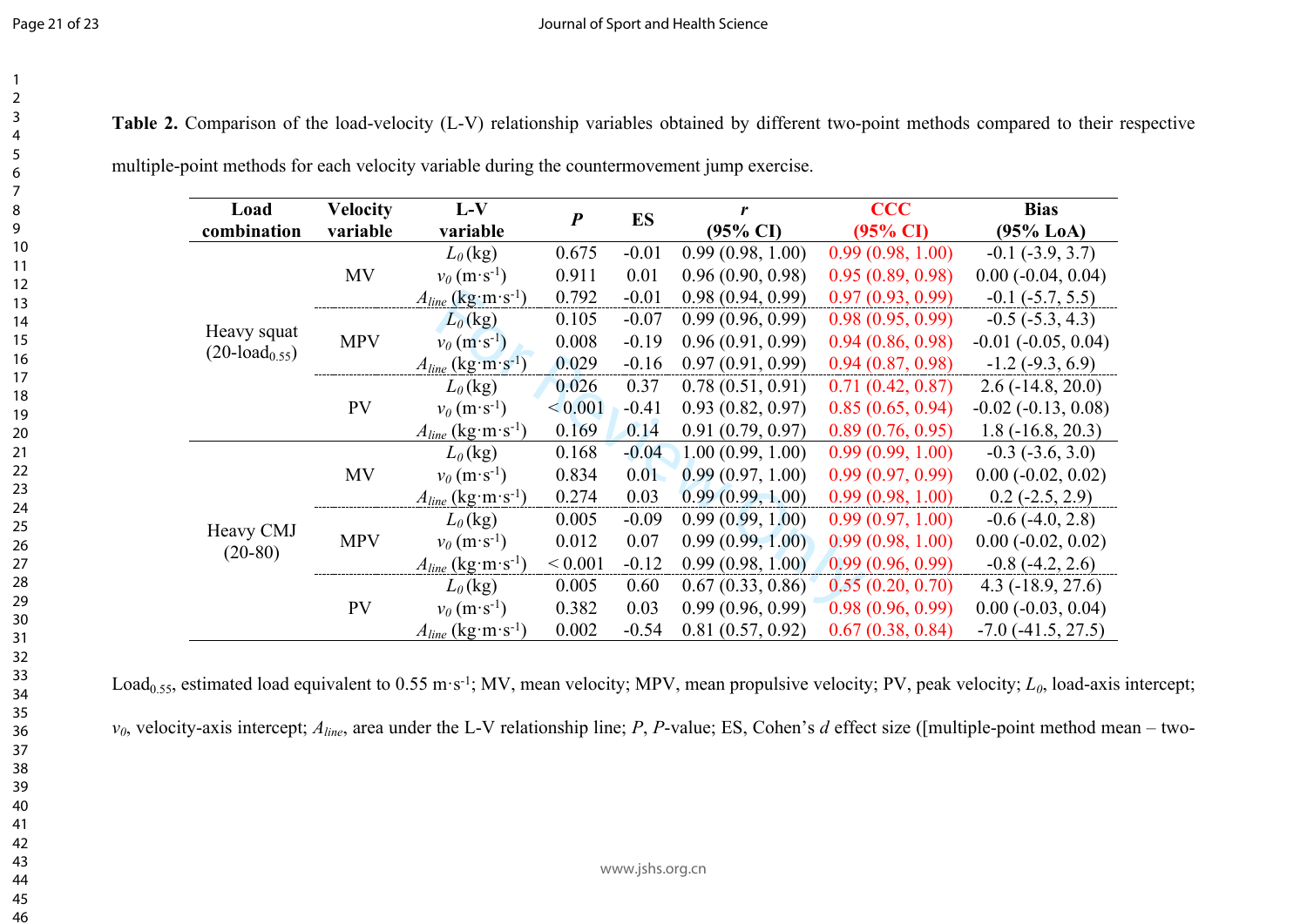point method mean] / SD both); *r*, Pearson's correlation coefficients; CCC, Lin's concordance correlation coefficient; 95% CI, 95% confidence interval; 95% LoA, 95% limits of agreement  $(\pm 1.96$  standard deviation).

For Review Only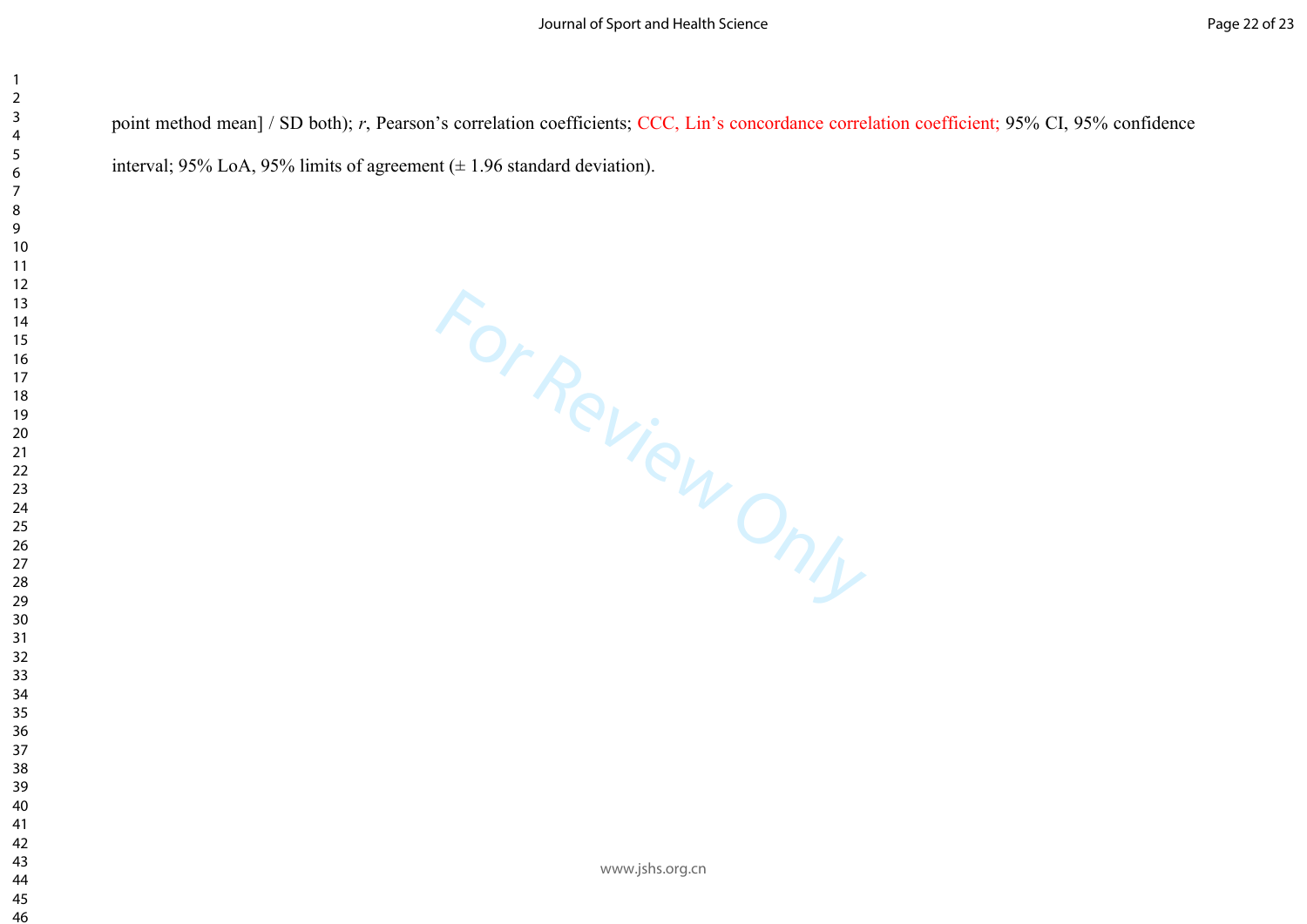**Mean velocity** 

Multiple-point (heavy squat: 20-40-60-80-load<sub>0.55m/s</sub>)<br> $L[V] = 182.4 - 114.4 \cdot V$ ;  $r = 1.00$ 

Multiple-point (heavy CMJ: 20-40-60-80)<br>  $L[V] = 182.4 - 114.4 \cdot V$ ;  $r = 1.00$ 



 $\mathbf{1}$ 

 $\overline{7}$ 

 

 

 

 

 



Figure 1. Load-velocity relationships obtained from the data averaged across the subjects modelled by the different two-point methods and their respective multiple-point methods using the mean velocity (upper panel), mean propulsive velocity (middle panel), and peak velocity (lower panel) during the countermovement jump exercise. Mean values are shown for the four external loads (20, 40, 60, and 80 kg) and the estimated load equivalent to 0.55 m·s-1 (load0.55), while the error bars represent the standard deviation. Regression equations obtained from each individual method are also indicated (r, Pearson's correlation coefficient). L0, load-axis intercept; v0, velocity-axis intercept; Aline, area under the L-V relationship line.

150x286mm (300 x 300 DPI)